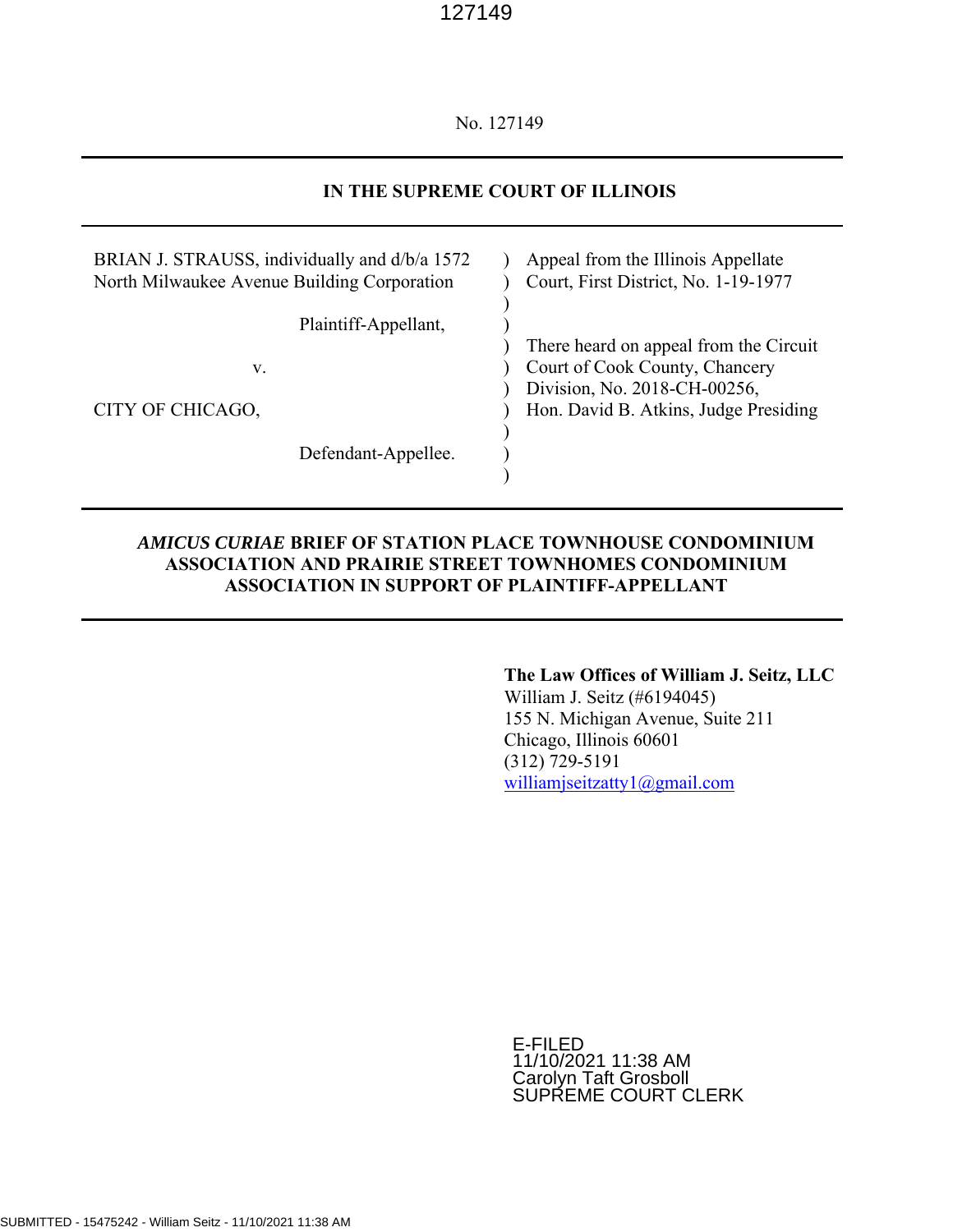# **TABLE OF CONTENTS AND POINTS AND AUTHORITIES**

## $\text{Page}(s)$

# **INTEREST OF** *AMICUS CURIAE* **…………………………………... 1 to 7**

| Ill. Const. 1970, art. I, $\S$ 2                                             |                |
|------------------------------------------------------------------------------|----------------|
| 735 ILCS 5/2-615                                                             |                |
| Klaeren v. Village of Lisle, 202 Ill.2d 164, 781 N.E.2d 223 (2002)           | 3, 6           |
| 65 ILCS 5/11-13-25                                                           | 4              |
| Station Place Townhouse Condo. Assoc. et. al. v. The Village of Glenview,    | 4              |
| $1 - 21 - 1131$                                                              |                |
| Rodriguez v. Henderson, 217 Ill.App.3d 1024, 578 N.E.2d 57 (1st Dist. 1991)  | 4              |
| Zeitz v. Village of Glenview, 227 Ill. App.3d 891, 592 N.E.2d 384 (1st Dist. | $\overline{4}$ |
| 1992)                                                                        |                |
| Napleton v. Village of Hinsdale, 229 Ill.2d 296, 891 N.E.2d 839 (Ill. 2008)  | 5              |
| LaSalle National Bank of Chicago v. County of Cook, 12 Ill.2d 40, 145 N.E.2d | 6              |
| 65 (1957)                                                                    |                |
| Public Act 94-1027, § 15, eff. July 14, 2006                                 | 6              |

## **BACKGROUND………………………………………………………… 7 to 14**

# **I. General Interest…………………………………………………. 7 to 10**

| 65 ILCS $5/11-13-1$ et seq.                                                      |          |
|----------------------------------------------------------------------------------|----------|
| Napleton v. Village of Hinsdale, 229 Ill. 2d 296, 891 N.E.2d 839 (2008)          | $7 - 8$  |
| La Salle National Bank v. County of Cook, 12 Ill.2d 40, 145 N.E.2d 65 (1957)     | 8        |
| Sinclair Pipe Line Co. v. Village of Richton Park, 19 Ill.2d 370, 167 N.E.2d     | 8        |
| 406 (1960)                                                                       |          |
| People ex rel. Klaeren v. Village of Lisle, 202 Ill. 2d 164, 176, 781 N.E.2d 223 | - 9      |
| (2002)                                                                           |          |
| Public Act 94-1027, § 15, eff. July 14, 2006                                     | 9        |
| 65 ILCS 5/11-13-25                                                               | $9 - 10$ |
| 55 ILCS 5/5-12012.1                                                              | 10       |
| 60 ILCS 1/110-50.1                                                               | 10       |

# **II. Specific Interest…………………………………………………. 10 to 14**

| 765 ILCS 605/                                                            |           |
|--------------------------------------------------------------------------|-----------|
| Village of Glenview Ordinance 6334                                       |           |
| 65 ILCS 5/11-13-25                                                       | $11 - 12$ |
| Station Place Townhouse Condominium Association et. al. v. Village of 12 |           |
| Glenview, 20-CH-04400                                                    |           |
| III. Const. 1970, art. I, § 2                                            |           |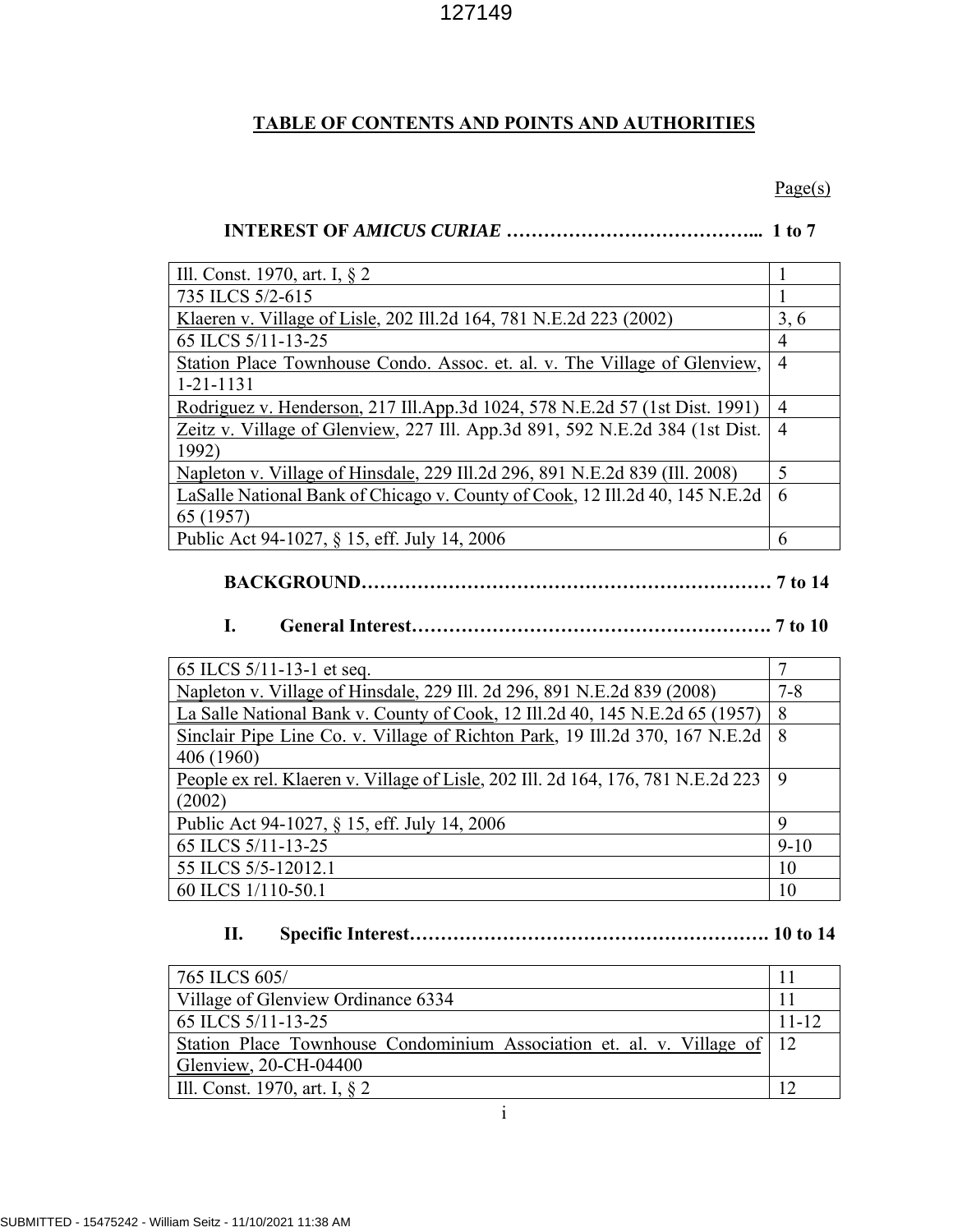| Station Place Townhouse Condo. Assoc. et. al. v. The Village of Glenview, 14 |  |
|------------------------------------------------------------------------------|--|
| 1-21-1131                                                                    |  |

# **ARGUMENT…………………………………………………………… 14 to 34**

# **I. Failure to Distinguish between "As Applied" and "Facial"…. 15 to 17**

| Napleton v. Village of Hinsdale, 229 Ill. 2d 296, 891 N.E. 2d 839 (2008) | $16-17$ |
|--------------------------------------------------------------------------|---------|
|                                                                          |         |

# **II. Failure to Apply the LaSalle Factors………………………….. 17 to 21**

| La Salle National Bank v. County of Cook, 12 Ill.2d 40, 145 N.E.2d 65 (1957)   | 18-19 |
|--------------------------------------------------------------------------------|-------|
| Sinclair Pipe Line Co. v. Village of Richton Park, 19 Ill.2d 370, 167 N.E.2d   | 18    |
| 406 (1960)                                                                     |       |
| Rodriguez v. Henderson, 217 Ill.App.3d 1024, 578 N.E.2d 57 (1st Dist. 1991)    | 19    |
| Zeitz v. Village of Glenview, 227 Ill. App.3d 891, 592 N.E.2d 384 (1st Dist.   | 19    |
| 1992)                                                                          |       |
| Napleton v. Village of Hinsdale, 229 Ill. 2d 296, 891 N.E.2d 839 (2008)        | 20    |
| Zeitz v. Village of Glenview, 304 Ill.App.3d 586, 710 N.E.2d 849 (1st Dist.    | 21    |
| 1999)                                                                          |       |
| 1350 Lake Shore Associates v. Casalino, 352 Ill. App. 3d 1027, 816 N.E. 2d 675 | 21    |
| (1st Dist. 2004)                                                               |       |
| Harvard State Bank v. County of McHenry, 251 Ill.App.3d 84, 620 N.E.2d         | 21    |
| 1360 (2d. Dist. 1993)                                                          |       |
| Robrock v. County of Piatt, 2012 IL App (4th) 110590                           | 21    |
| Northern Trust Bank/Lake Forest, N.A. v. County of Lake, 311 Ill. App. 3d 332, | 21    |
| 723 N.E.2d 1269 (2nd Dist. 2000)                                               |       |
| Lambrecht v. County of Will, 217 Ill.App.3d 591, 577 N.E.2d 789 (3rd Dist.     | 21    |
| 1991)                                                                          |       |

# **III. Erroneous Adoption of "Rational Basis Test"………………… 21 to 27**

| People ex rel. Lumpkin v. Cassidy, 184 Ill. 2d 117 (1998).              | $21-22$ |
|-------------------------------------------------------------------------|---------|
|                                                                         | 24      |
| 225 ILCS 320/                                                           |         |
| 735 ILCS 5/2-615                                                        | ററ      |
| Napleton v. Village of Hinsdale, 229 Ill. 2d 296, 891 N.E.2d 839 (2008) | 24-27   |

# **IV. Requested Clarification of Napleton………………………… 27 to 30**

| Napleton v. Village of Hinsdale, 229 Ill. 2d 296, 891 N.E.2d 839 (2008)            | $127-30$ |
|------------------------------------------------------------------------------------|----------|
| La Salle National Bank v. County of Cook, 12 Ill.2d 40, 145 N.E.2d 65 (1957) 28-29 |          |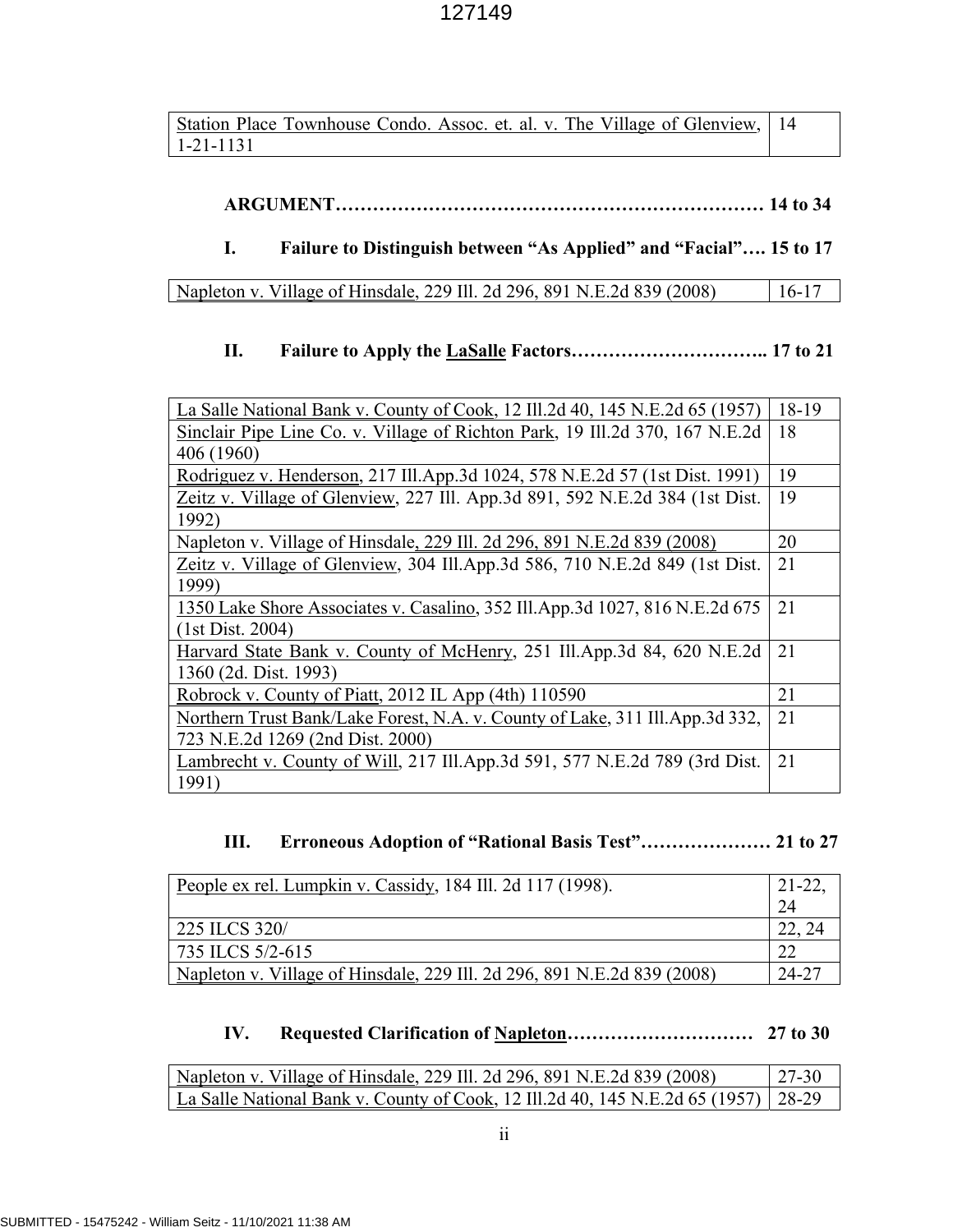| Cosmopolitan National Bank of Chicago v. City of Chicago, 27 Ill. 2d 578, 190   29  |  |
|-------------------------------------------------------------------------------------|--|
| N.E.2d 352 (1963)                                                                   |  |
| Harris Trust & Savings Bank v. Duggan, 105 Ill. App. 3d 839, 435 N.E.2d 130   29-30 |  |
| $(1982)$ , aff <sup>d</sup> , 95 Ill. 2d 516, 449 N.E. 2d 69 (1983)                 |  |

# **V. Strauss is an Outlier……………………………………………. 31 to 34**

| 735 ILCS 5/2-615                                                            | 31    |
|-----------------------------------------------------------------------------|-------|
| Whipple v. Village of North Utica, 2017 IL App (3d) 150547, 79 N.E.3d 667   | 31,32 |
| Paul v. County of Ogle, 2018 IL App (2d) 170696, 103 N.E.3d 585             | 31,32 |
| Drury v. Village of Barrington Hills. 2018 IL App (1st) 173042, 123 N.E.3d  | 31,33 |
| 31.                                                                         |       |
| Sullivan v. Village of Glenview, 2020 IL App (1st) 200142, --- N.E.3d ----. | 33,34 |
| 735 ILCS $5/2-619(a)(5)$                                                    | 34    |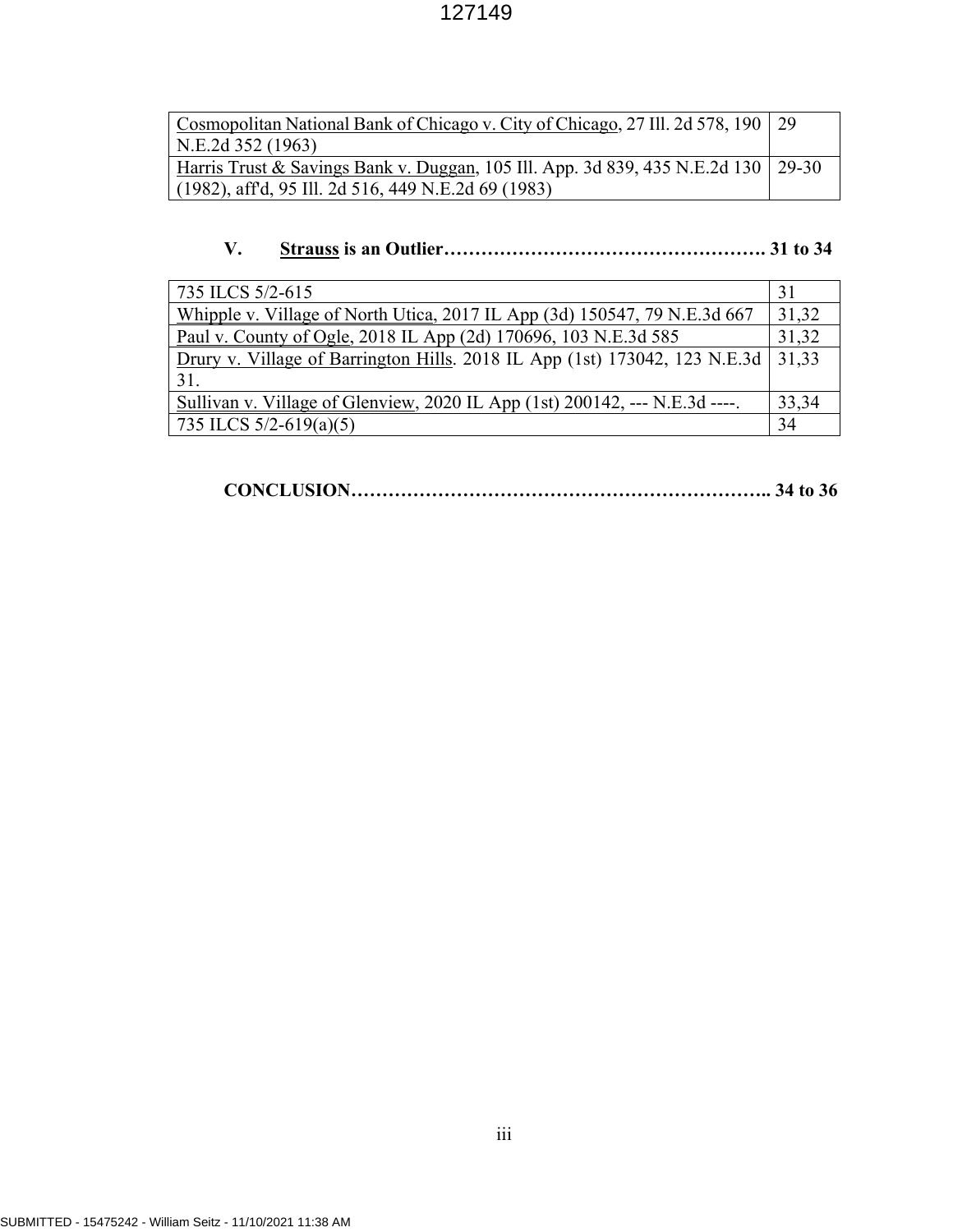#### **INTEREST OF** *AMICUS CURIAE*

This Court's review of Strauss v. City of Chicago, 2021 Ill. App. 191977 (Ill. App. Ct. 2021) ("Strauss") is of great interest to the Amici.

Amici focuses on one of the issues as presented in Strauss: whether plaintiff's allegations in their second amended complaint against defendant City of Chicago can state a claim that the challenged zoning ordinance violates substantive due process under the Illinois Constitution. See, Ill. Const. 1970, art. I, § 2.

We urge reversal of the dismissal of this claim under Section 2-615 of the Code of Civil Procedure and urge its remand for further proceedings. See, 735 ILCS 5/2-615. Strauss has properly pled a substantive due process constitutional claim. The municipality (in this instance, the City of Chicago) needs to answer the complaint.

By dismissing the case without getting beyond the complaint stage of the pleadings, the case ends before the parties are at issue. Thus, despite statutory and long-standing case law entitling him to it, Strauss never gets a *de novo* evidentiary trial on the specific facts and circumstances relating to this property and this zoning ordinance, as alleged in his complaint. The local government prevails without ever answering those allegations at all. Amici urge that that this handling to challenge to a zoning ordinance be reversed.

Otherwise, Strauss completely undermines checks and balances. Under the analysis as set forth in Strauss, no plaintiff could allege sufficient facts to proceed further to challenge a zoning ordinance as being unconstitutional. The result here ends up being no court role in this process, and more power to the local government. Amici urge that Strauss be reversed, and the longstanding objective standard for such reviews be restored.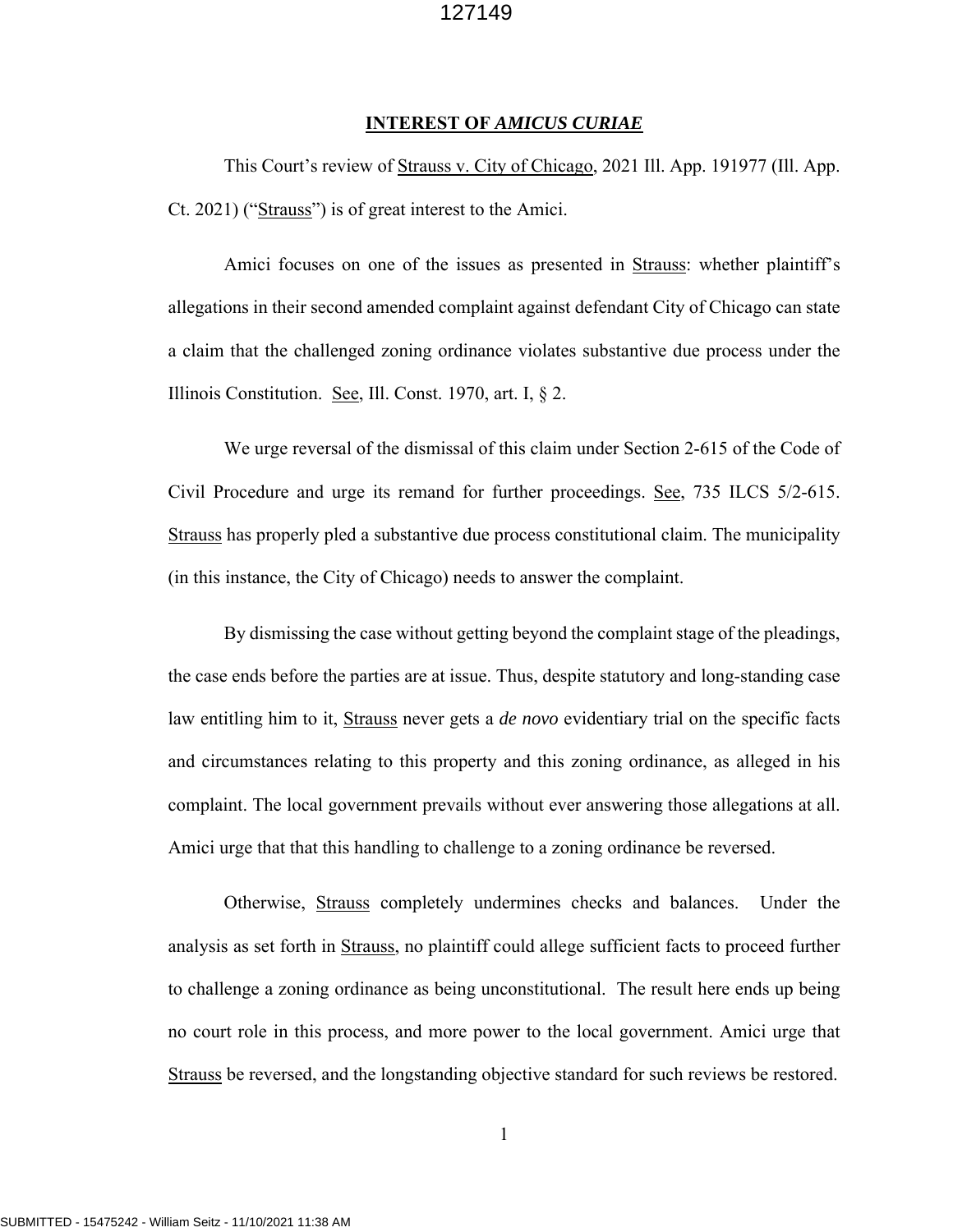This Court's reversal provides the opportunity for this Court to give clear direction regarding the applicable standard for reviewing a local government's zoning decision. Amici urge that the subjective standard as set forth in Strauss be reversed.

The Appellant, Brian J. Strauss, is challenging a City of Chicago zoning ordinance, individually and in his capacity doing business as the sole owner of a corporation that owns the building. By rezoning his property, Strauss alleges that the ordinance passed by the City of Chicago violates his substantive due process rights.

The City of Chicago ordinance in Strauss "downzones" his property such that permissible uses become impermissible uses. Strauss alleges that this is to his detriment (fewer allowed categories of businesses and building uses in the building, and fewer allowed options for the types of commercial or retail tenants that would be permitted to occupy the building). He seeks judicial review of the merits of his case as to whether the legal result is that the ordinance relating to his property is void. It is up to a judge to determine and weigh the facts. In any event, Strauss deserves his day in court.

Amici Station Place Townhouse Condominium Association and Prairie Street Townhomes Condominium Association (collectively "Station Place") would like to present to this Court the perspective so-called "neighbor challenges". This is an opposite perspective from Strauss but is the most common type of case. These are plaintiffs who contend that zoning changes to other properties are to the detriment of their property.

A review of the case law reveals that zoning court challenges filed by neighboring landowners are the most common scenario in zoning cases. Neighbors are typically litigants who claim that an ordinance that rezones a neighboring property (adjacent or nearby) violates their substantive due process rights by turning what would be an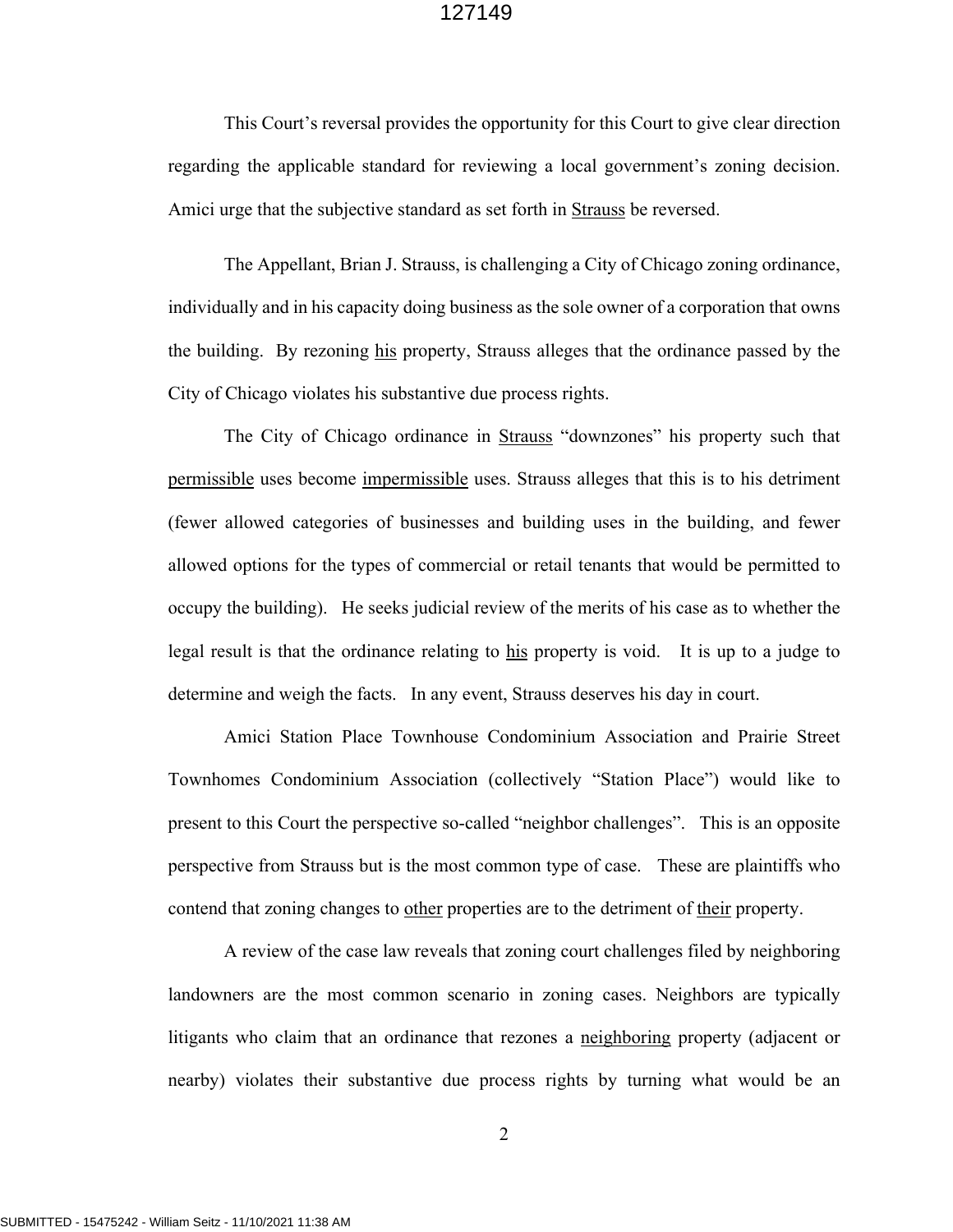impermissible use and making that use permissible. Just like Strauss, since these ordinances are fact-specific, these plaintiffs' challenges against them are fact-specific as well.

It should be noted that whereas Strauss is a lawsuit filed by the property owner (an atypical fact pattern), every case that were cited in Strauss are actually "neighbor challenge" cases. This more typical case was presented to this Court in Klaeren v. Village of Lisle, 202 Ill.2d 164, 781 N.E.2d 223 (2002). This was a highly public "neighbor" dispute over rezoning to facilitate construction of a proposed Meijer store. ("Klaeren").

These neighbor plaintiffs are impacted by Strauss too. To emphasize, whether rezoning in dispute is the property itself (Strauss) or its impacts on a neighboring property (Station Place), the same analysis and standards should apply in determining its legality.

Station Place is in such a "neighbor" litigation. Specifically, there is a dispute between neighboring property owners and the Village of Glenview ("Village" or "Glenview"). In 2020, the Village passed an ordinance in which Village owned parcels were rezoned. The Village did this to facilitate its sale of its publicly owned land to a private developer. This developer had proposed to construct a taller and more dense building than existing zoning otherwise would have allowed to be built as a matter of legal right at this site.

Through rezoning of this neighboring property, just like Strauss, the plaintiffs in Station Place allege that the Glenview zoning ordinance negatively impacts upon their properties. Like Strauss, the plaintiffs in Station Place are seeking judicial review of this zoning decision, claiming that the Glenview zoning ordinance violates their substantive due process rights under the Illinois Constitution. They deserve their day in court, too.

3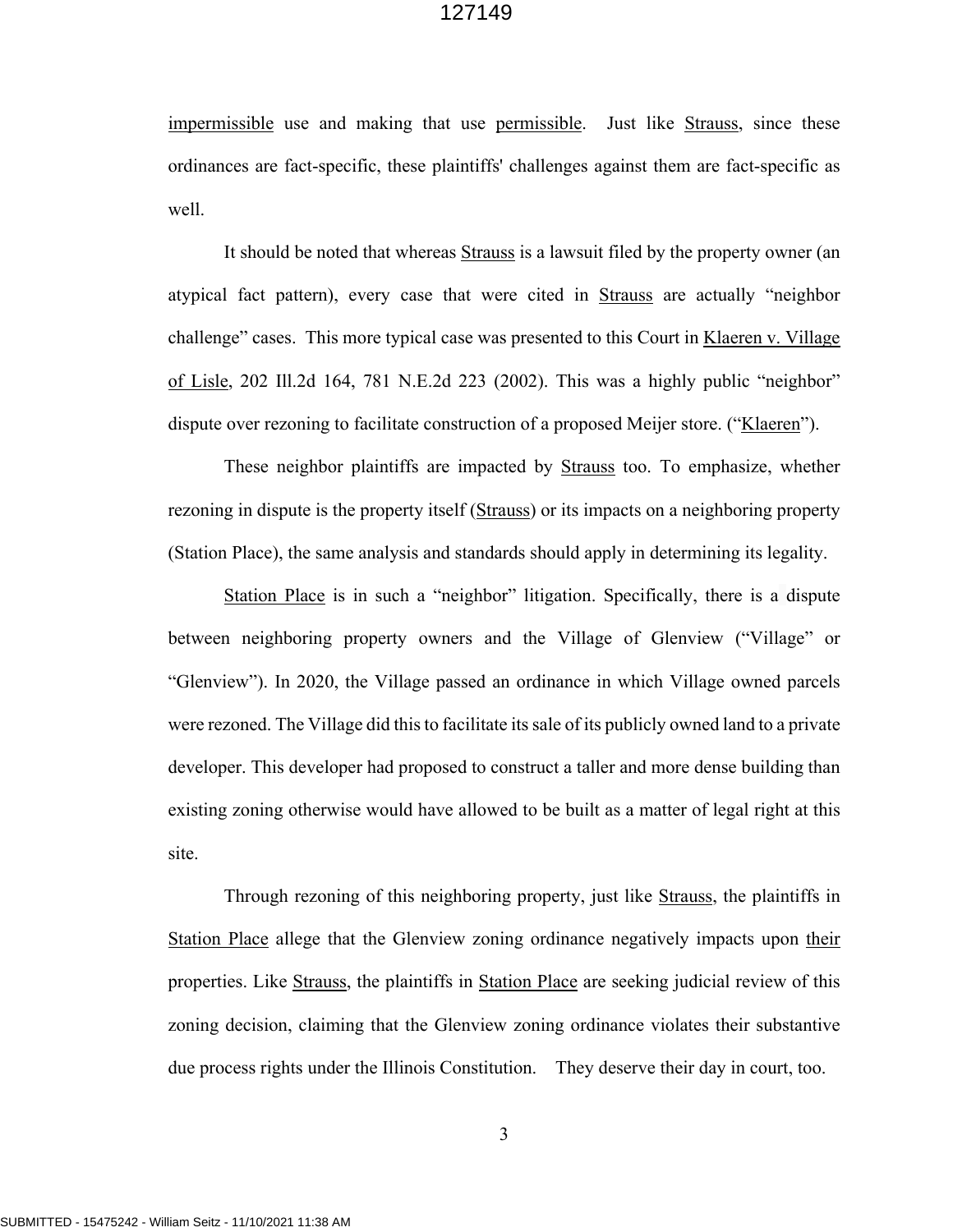Station Place filed a lawsuit against the Village seeking a court hearing on the legality of this rezoning. Like Strauss, they are exercising a right expressly afforded to them by Section 11-13-25 of the Municipal Code. See, 65 ILCS 5/11-13-25.

 Amici interest arises because with Strauss being their precedent, the Village of Glenview was successful at getting Strauss applied against them. On August 12, 2021, this count in the Station Place complaint was dismissed on the pleadings under Section 2-615 on the same grounds as Strauss.

On September 10, 2021, Station Place filed an appeal, on the dismissal of this count (and 4 others). See, Station Place Townhouse Condo. Assoc. et. al. v. The Village of Glenview, 1-21-1131. No briefing or record has been prepared at this point. However, Strauss looms large over Station Place, so the outcome of this case impacts all such lower court litigation, now and in the future.

Strauss is an outlier among recent cases for the reasons as stated in **Part V**. of the Argument. Dismissal at this point in Strauss via a section 2–615 motion on the pleadings was contrary to long-applied precedent and was in error. <u>See</u>, e.g., Rodriguez v. Henderson, 217 Ill.App.3d 1024, 578 N.E.2d 57 (1st Dist. 1991), Zeitz v. Village of Glenview, 227 Ill. App.3d 891, 592 N.E.2d 384 (1st Dist. 1992).

Thus, this Court's allowance of the Petition for Leave to Appeal by this Court on September 29, 2021, directly impacting upon Station Place.

Like City of Chicago in Strauss, the dismissal meant that the Village of Glenview did not have to answer the plaintiff's complaint. Due to Strauss, Station Place was not afforded a court hearing as provided for under Section 11-13-25 of the Municipal Code on the merits of its challenge to Glenview's rezoning ordinance. The plaintiffs were cut off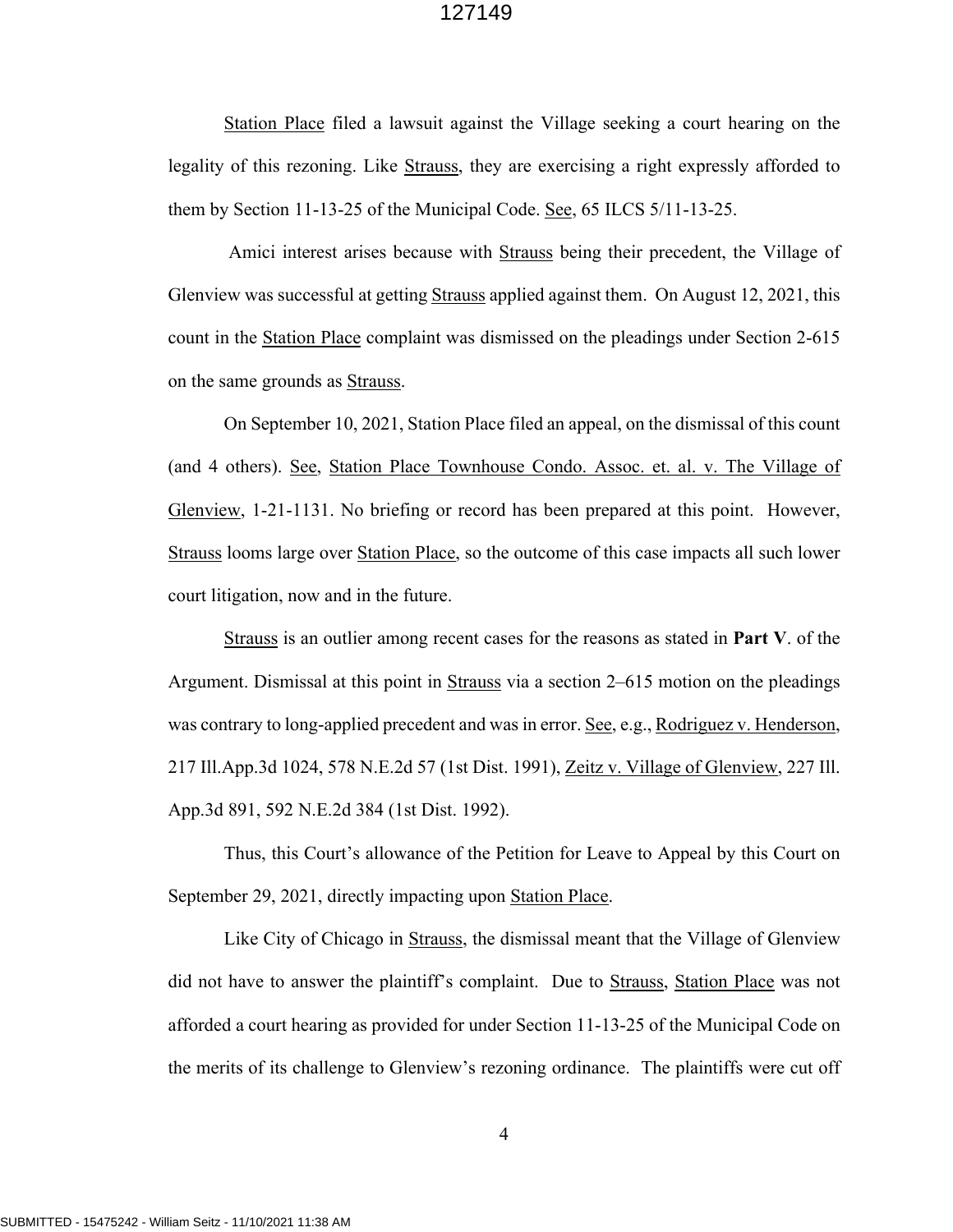their opportunity to present objective evidence to and weighed by a trial court under the LaSalle Factors.

Dismissal on the pleadings, without the municipality even answering the complaint, meant that the Station Place will never get its case to the point of holding a hearing on the "LaSalle factors" first set enunciated by this Court nearly 65 years ago.

Instead, following Strauss, the trial court looked at the allegations of the complaint itself to make determination if there was a rational basis for the zoning ordinance. Station Place's substantive due process claim was dismissed. Glenview did not answer the complaint and the parties were not at issue. Just like Strauss, Station Place did not make it past the initial pleadings. Through reversal of Strauss, Amici urge that use of such a subjective standard be found to be contrary to law.

Under the analysis as set forth in Strauss, no complaint would ever be considered legally sufficient. Since the complaint would have already been dismissed, an "*as-applied*" challenge using the *LaSalle* Factors would never be reached. Despite a clearly set forth statutory right to a hearing in Section 11-13-25 of the Municipal Code (65 ILCS 5/11-13- 25), there ends up being no court remedy at all. Thus, what happens here with this Court in Strauss directly impacts on Station Place.

Amici urge reversal and want to offer a perspective which differs from Strauss: the "neighbor" case. The **Strauss** Court failed to construe the allegations of the complaint in the light most favorable to the plaintiff and failed to take all well-pleaded facts and all reasonable inferences that may be drawn from those facts as true. See, Napleton v. Village of Hinsdale, 229 Ill.2d 296, 891 N.E.2d 839 (Ill. 2008) ("Napleton"). A claim should not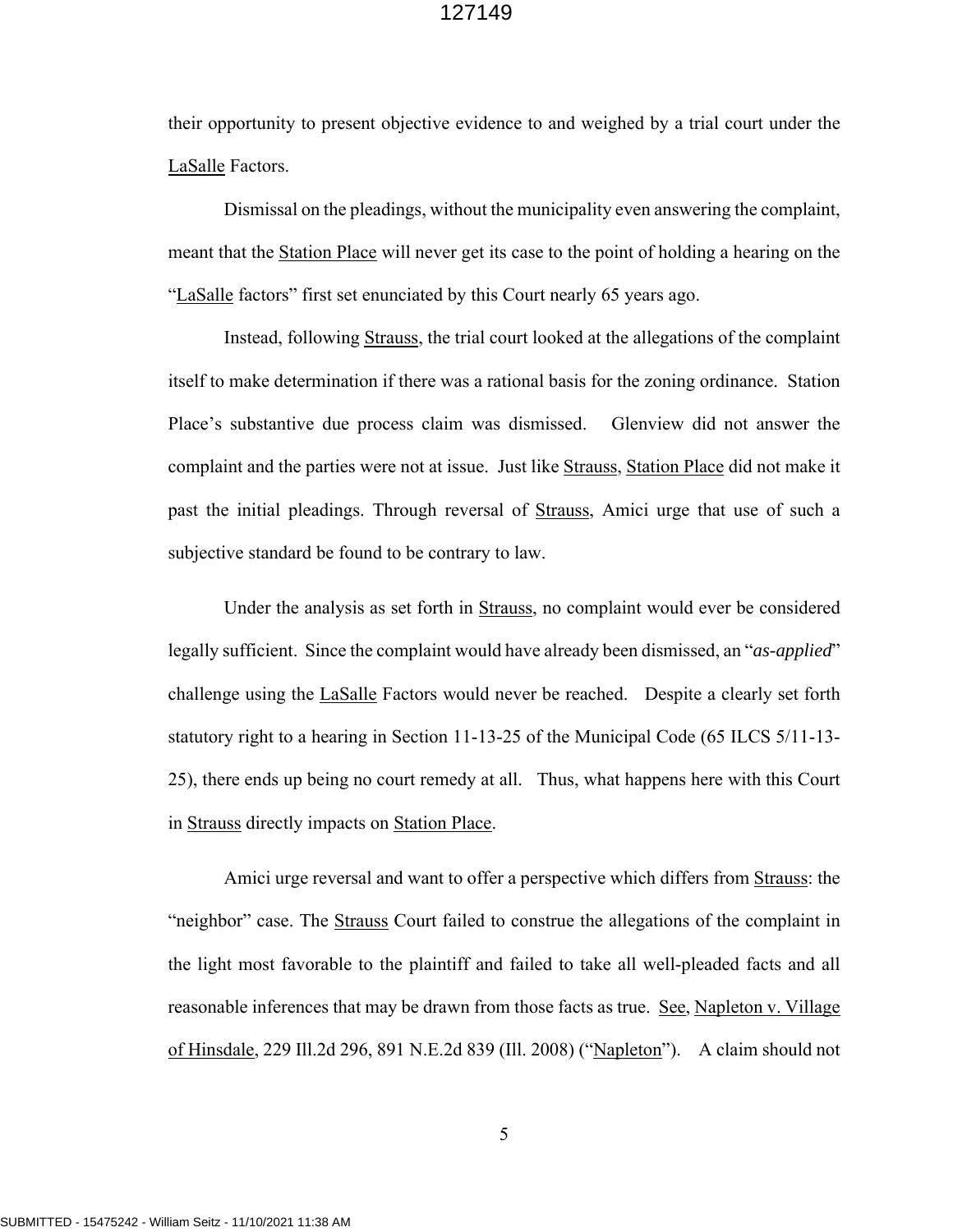be dismissed pursuant to section 2-615 unless no set of facts can be proved which would entitle the plaintiff to recover. Id.

By setting forth the "LaSalle Factors" in its complaint, long applied by Illinois courts, the plaintiff in Strauss has properly pled such a challenge to the City of Chicago's zoning decision. Once that happens, the municipality needs to answer. Ultimately, the trial court will then analyze the evidence to presented at the trial and then decide upon the plaintiff's "*as-applied*" challenge to the zoning ordinance. Strauss was erroneously dismissed.

Reversal would restore the law to where it has been for nearly 65 years for "*as applied*" zoning ordinance challenges as set forth in LaSalle National Bank of Chicago v. County of Cook, 12 Ill.2d 40, 145 N.E.2d 65 (1957) ("LaSalle"), itself derived from many earlier years of substantive due process zoning claims as litigated in the Illinois courts.

It would also carry out the legislative intent that there be judicial review of decisions by corporate authorities as set forth in P.A. 94-1027. Per that statute, such local zoning actions are subject to *de novo* review, a due process right to all stages of the decision-making and review of all zoning decisions (if a 90-day statute of limitation is met within which time an aggrieved party may bring a complaint in circuit court against the listed forms of zoning relief), as expressly added by the General Assembly. See, P.A. 94- 1027, § 15, eff. July 14, 2006. Klaeren v. Village of Lisle, 202 Ill.2d 164, 781 N.E.2d 223 (2002). The whole intent of this statute is that if the local government does not provide due process to local property owners, the courts will.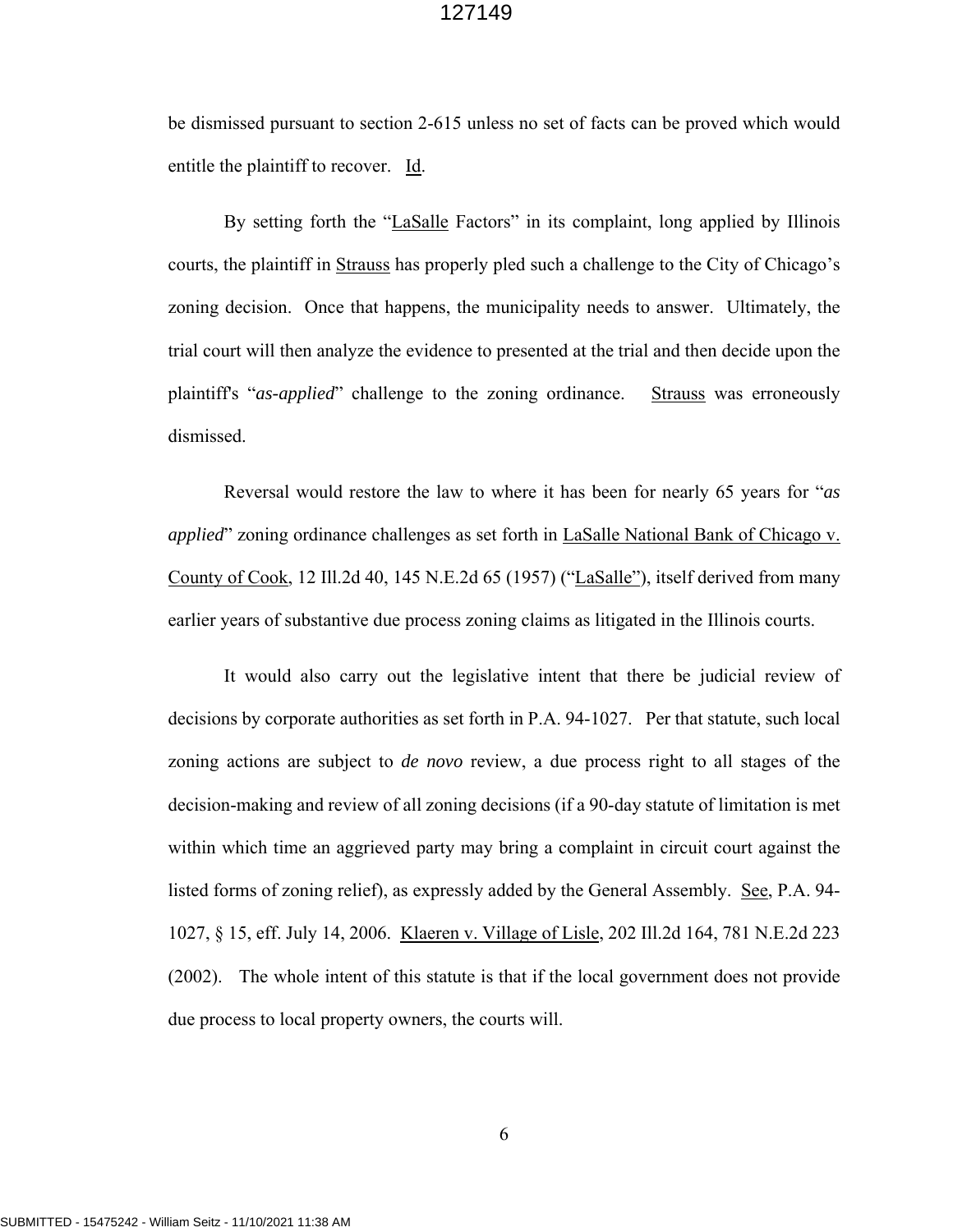When a local zoning ordinance is being challenged, the same legal standards for judicial review must apply. These lawsuits are intended to subject the municipalities to checks and balances. Only the courts can provide the objective oversight that both Strauss and Station Place allege were lacking in their instances.

#### **BACKGROUND**

#### **I. General Interest.**

Among the most important powers that may be exercised by municipalities are contained in Division 13 of the Illinois Municipal Code: zoning powers. See, 65 ILCS 5/11-13-1 et seq. Zoning is designed to promote the community's public health, safety, comfort, morals, and welfare. See, 65 ILCS 5/11-13-1.

There is no one-size-fits-all model for land use regulation and control. Small towns in the rural parts of the state, urban areas like the City of Chicago, and suburban areas like the Village of Glenview will all have differing priorities, as expressed in their zoning.

Zoning dramatically affects a municipality's fiscal structure, economic development and growth, and the character of the community. As such, zoning codes are often the subject of litigation on the validity of their **application** to individual parcels.

These are "as-applied" challenges: constitutionality of a zoning ordinance as applied to a particular parcel of property. The context, the facts, and the plaintiff's surrounding circumstances are relevant.

The significant difference between an "as applied" challenge and "facial" zoning challenges were made clear by this Court in Napleton v. Village of Hinsdale, 229 Ill. 2d 296, 891 N.E.2d 839 (2008).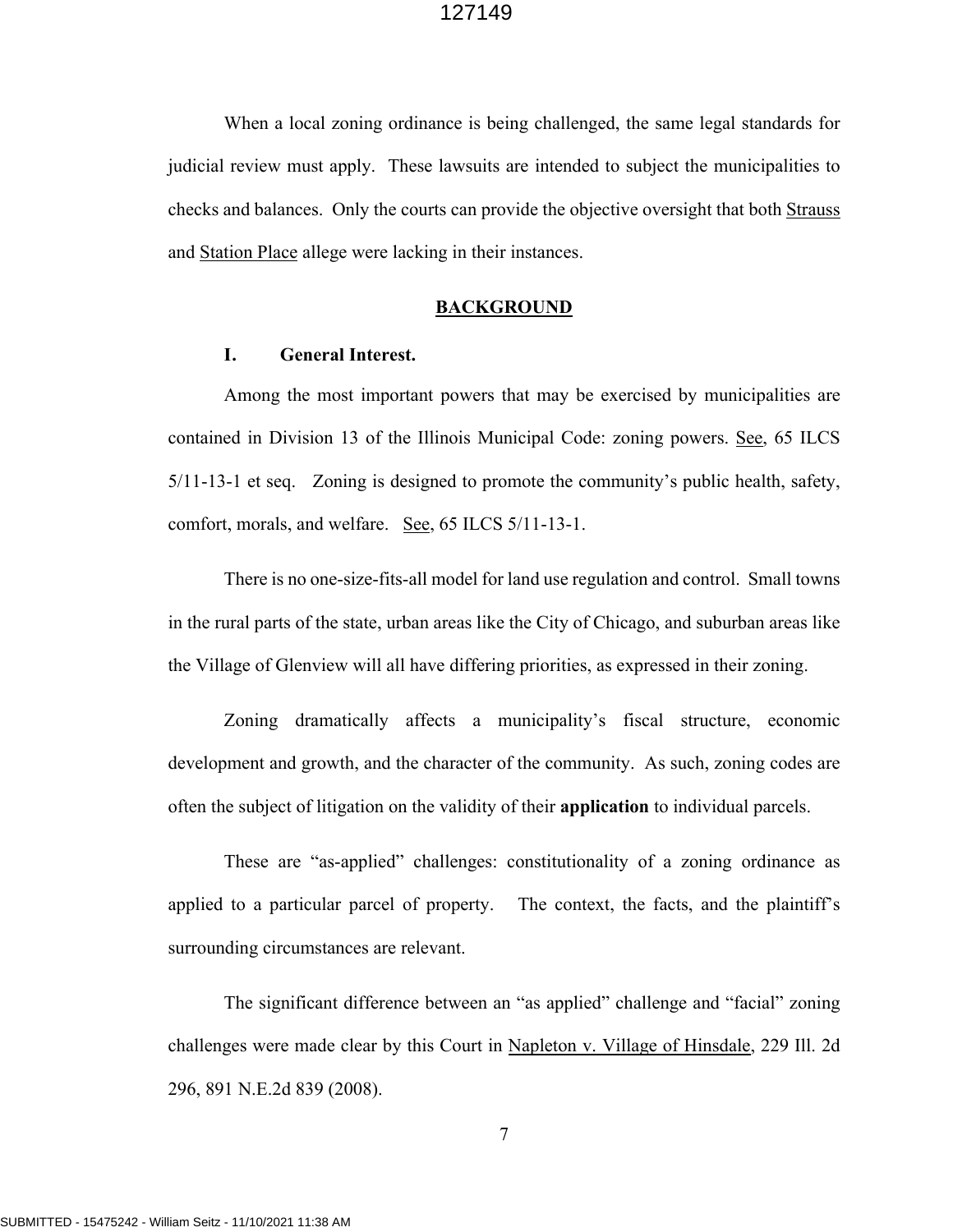Napleton concerned the standards to evaluate a facial challenge to zoning ordinance. See, Napleton, 229 Ill. 2d at 316-19. Per Napleton, the rational-basis test is to be applied "facial" zoning challenges. This is a very difficult standard to successfully challenge an ordinance. This requires pleading that the statute is invalid on its face in any context.

In contrast, for "as-applied" challenges, this Court has long established a set of eight factors to be considered when reaching zoning decisions, collectively known as the "LaSalle Factors" (named after the original case from this Court where the first six factors were first enunciated). See, La Salle National Bank v. County of Cook, 12 Ill.2d 40, 145 N.E.2d 65 (1957); Sinclair Pipe Line Co. v. Village of Richton Park, 19 Ill.2d 370, 167 N.E.2d 406 (1960). <sup>1</sup>

In Napleton, this Court reaffirmed that "*as applied*" challenges to zoning ordinances would continue to be evaluated under these LaSalle factors. This requires pleading that the statute is invalid based on how it was applied or what impacts it had.

Illinois courts have long examined and attempted to balance these LaSalle Factors to determine whether the zoning in question is fair to the owner of the subject property, owners of surrounding properties, and the public. No single factor is controlling, and each case must be decided on its own facts.

<sup>&</sup>lt;sup>1</sup> The Strauss Court references these as being the "La Salle/Sinclair factors", and some cases do as well. "LaSalle Factors" (named after the original case where the first six factors were first enunciated) and "LaSalle-Sinclair Factors" both refer to the same thing: those 6 original factors, plus 2 others added in Sinclair. For purposes of this brief, we will reference them as the "LaSalle Factors".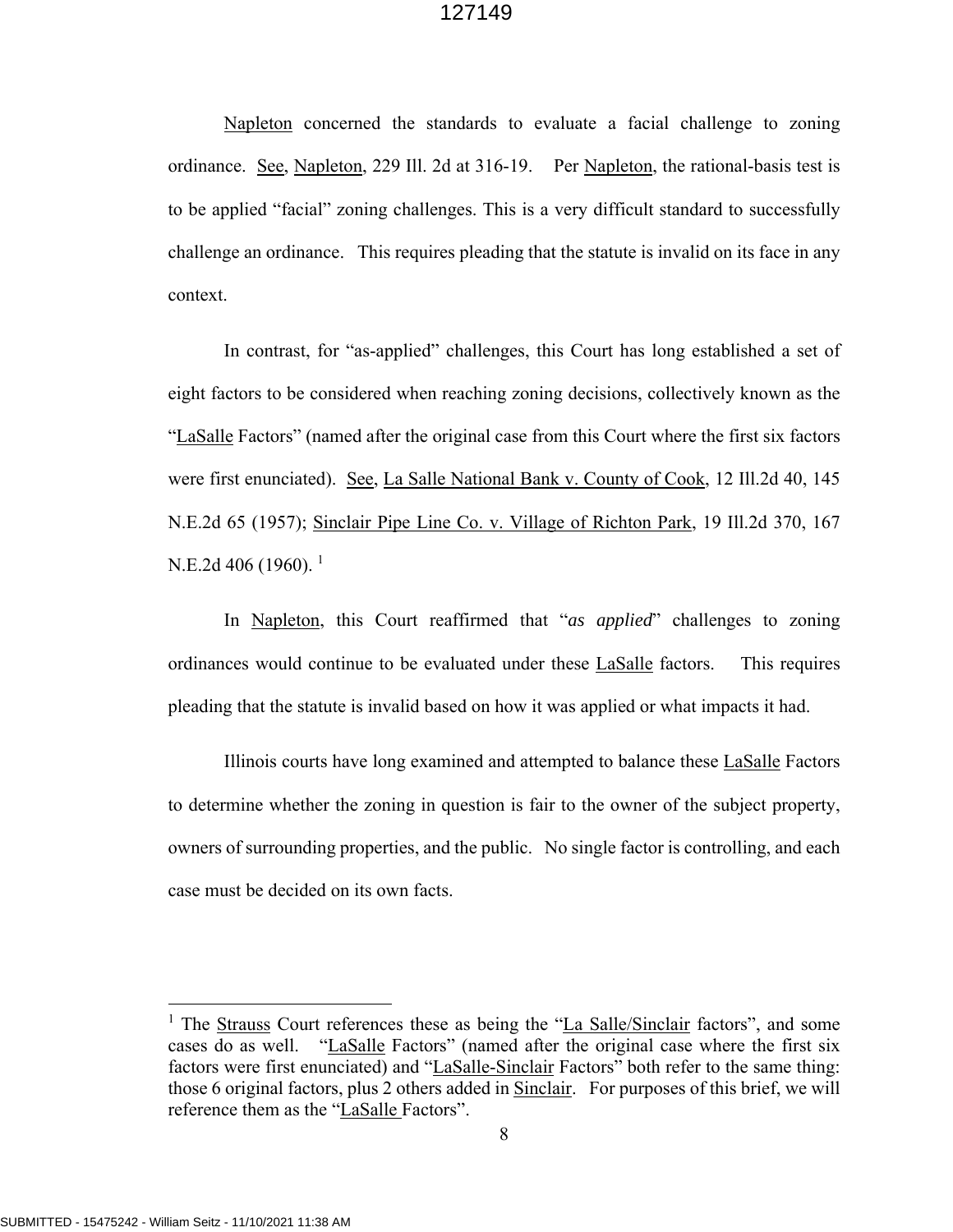In People ex rel. Klaeren v. Village of Lisle, 202 Ill. 2d 164, 176, 781 N.E.2d 223 (2002), this Court made clear the due process rights of neighboring landowners to pursue allegations of a diminution in value and a loss of quiet enjoyment of property in the court system. Klaeren involved citizens' claims that they were treated unfairly by the Village during a public hearing at which an application for a Meijer store was approved. Klaeren held that the public hearing improper denied them procedural due process. Klaeren, 202 Ill. 2d at 187.

After Klaeren, in 2006, the General Assembly expressly set forth that right in the Municipal Code by adding Section 11-13-25, which provides as follows:

(a) Any special use, variance, rezoning, or other amendment to a zoning ordinance adopted by the corporate authorities of any municipality, home rule or non-home rule, shall be subject to *de novo* judicial review as a legislative decision, regardless of whether the process of its adoption is considered administrative for other purposes. Any action seeking the judicial review of such decision shall be commenced not later than 90 days after the date of the decision.

(b) The principles of substantive and procedural due process apply at all stages of the decision-making and review of all zoning decisions. See,  $65$  ILCS  $5/11$ -13-25 (emphasis added).

Section (b) acts as a legislative announcement adopting the heart of the Klaeren

decision, that procedural and substantive due process must be accorded to all parties to a

zoning proceeding.

Under Section 11-13-25, all parties in a zoning lawsuit put on their respective presentations and may include new information or evidence that was not raised at the public hearing (if there was one).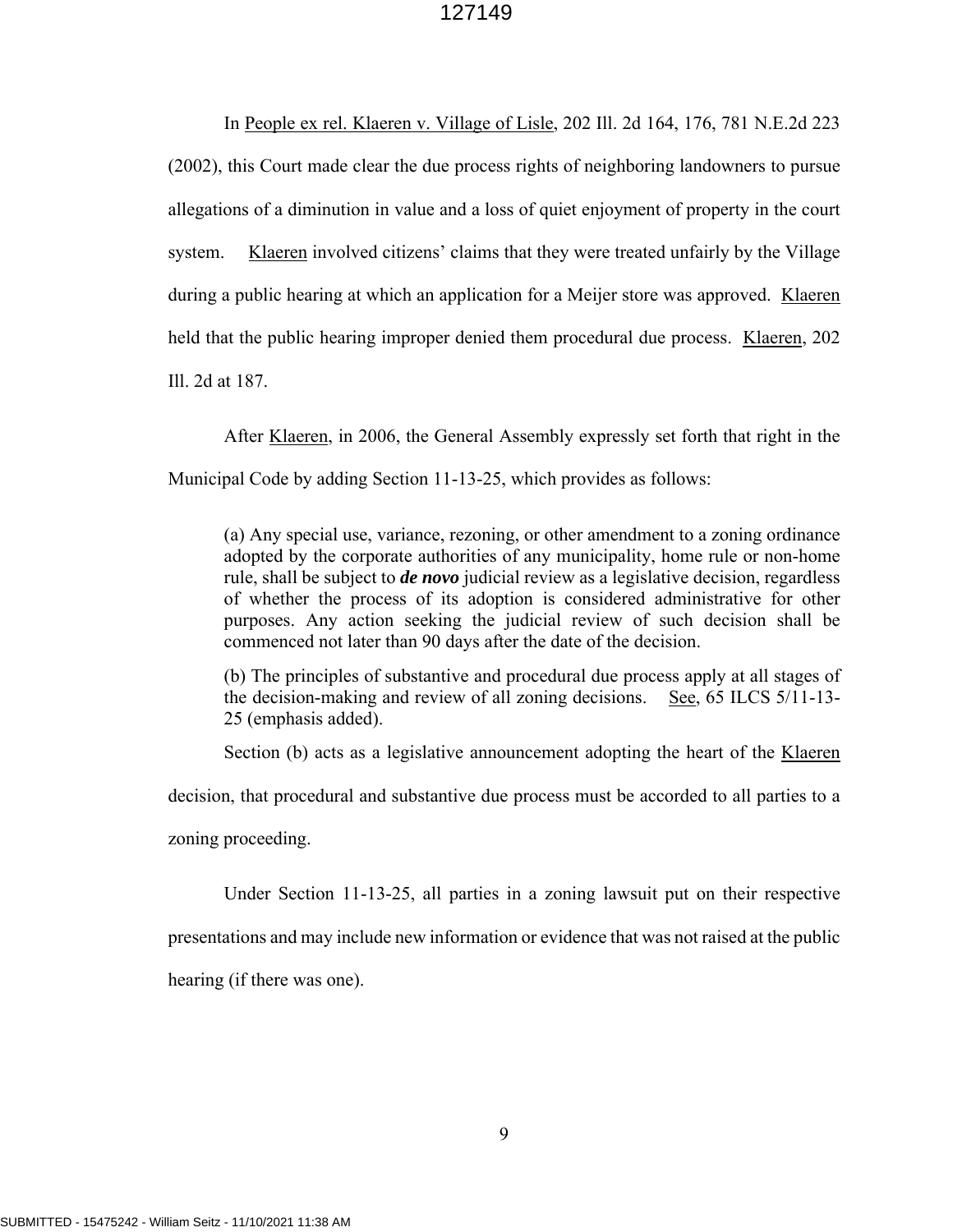The circuit court then makes the ultimate decision as to whether the zoning decision was appropriately made in accordance with all the evidence presented, the municipal zoning ordinances, and other provisions of state and, in some instances, federal law.

This *de novo* judicial review means that a court's review and ultimate decision is based on a record established at trial. Under Section 11-13-25, a challenge to an adverse zoning decision of a municipality is brought in circuit court as if there never was a public hearing.

Any previously created record is inapplicable to the court proceedings. This eliminates the Klaeren issues brought about by how the proceedings as conducted by the municipality. Thus, irrespective of what happened at the municipality level, a court is available to review that decision. This is a clearly defined court role.

Public Act 94-1027 covers all local governments too, not just municipalities. The General Assembly gave the court a role in ensuring due process over zoning decisions made by "*corporate authorities of any municipality*" (Chapter 65. Municipalities, 65 ILCS 5/11-13-25), "*county board of any county*" (Chapter 55. Counties, 55 ILCS 5/5-12012.1), and "*township board of any township*" (Chapter 60. Townships, 60 ILCS 1/110-50.1).

## **II. Specific Interest.**

The Village of Glenview ("Village" or "Glenview") owns several parcels of land at 1850 Glenview Road in Glenview that it seeks to sell to a private developer. The private developer proposes to build a mixed-use apartment building.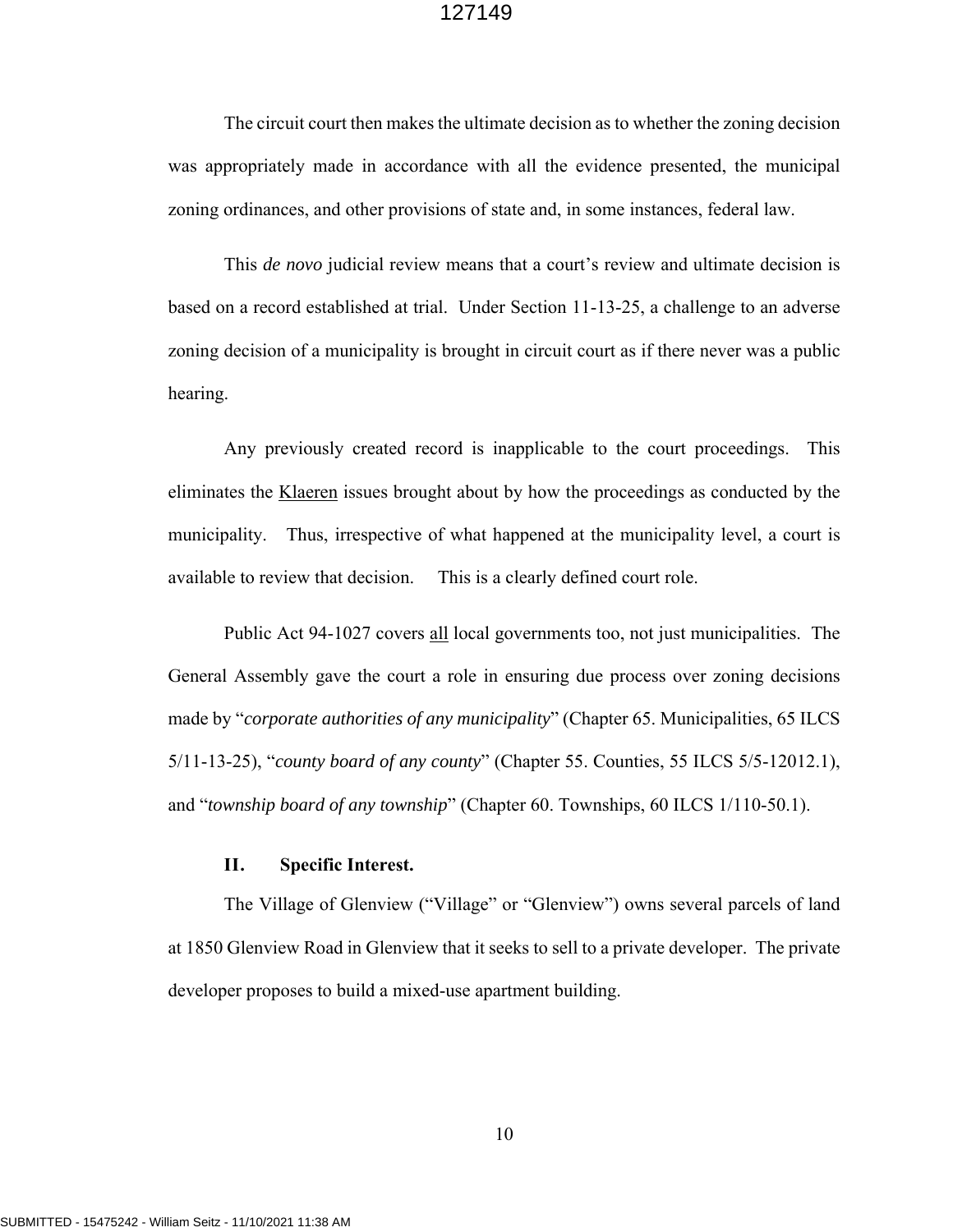Amici, Station Place Townhouse Condominium Association ("Station Place") and Prairie Street Townhomes Condominium Association, are not-for-profit corporations, who manage properties governed by the Condominium Property Act. See, 765 ILCS 605.

Station Place contains 17 residential condominium units in 4 buildings. Prairie Street contains 6 residential condominium units in a single building. These condominiums adjoin the above parcels of land that are owned by the Village.

Instead of doing a proper zoning proceeding of the 1850 Glenview Road property, a process the Village completely controlled, the Station Place alleges that the Village elected to forego doing it altogether.

On March 3, 2020, the Village rezoned its land at 1850 Glenview Road to facilitate the construction of what plaintiffs allege is an ultra-dense, massive apartment complex. See, Village of Glenview Ordinance 6334. This ordinance was the culmination of contentious public hearings.

The General Assembly contemplated that scenario when it passed Public Act 94- 1027 in response to this Court's decision in Klaeren. Thus, irrespective of what happened at the municipality level in reaching this rezoning decision, Section 11-13-25 of the Municipal Code should have afforded Station Place with *de novo* judicial review, if they elected to do so. The principles of substantive due process require that the LaSalle Factors be considered such review of zoning decisions. See, 65 ILCS 5/11-13-25.

In one of its counts, in Station Place, the plaintiffs did, in fact, avail themselves of this statutorily provided remedy via the court system, by filing a complaint that seeks a hearing on the validity of the ordinance.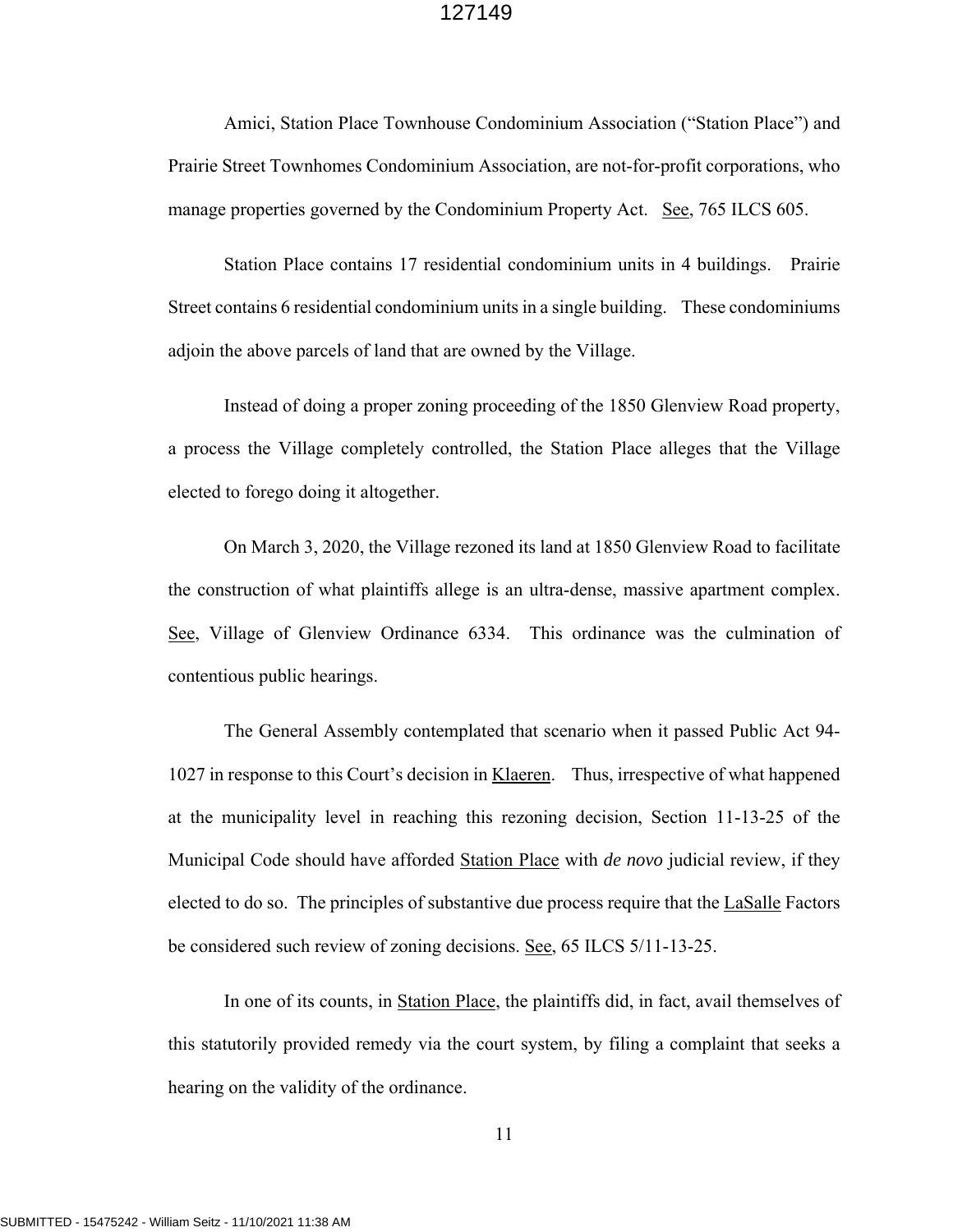On June 1, 2020, Station Place and Prairie Street and 5 individual unit property owners at these condominium associations as plaintiffs filed a multi-count lawsuit against the Village of Glenview, seeking declaratory judgment, injunctive and other relief pursuant to Section 2-701 of the Code of Civil Procedure (735 ILCS 5/2-701) and Section 11-13-25 of the Municipal Code (65 ILCS 5/11-13-25). See, Station Place Townhouse Condominium Association et. al. v. Village of Glenview, 20-CH-04400 (Honorable Alison C. Conlon, Circuit Court of Cook County, Chancery Division) ("Station Place").

Station Place presents a challenge to this local rezoning ordinance passed by the Village, relative to property owned by the Village.

The Station Place plaintiffs are neighboring property associations and owners. In their complaint, they allege that they are negatively impacted by Village's rezoning of its property, via the Village's ordinance. They allege that this impact results from the allowance of the construction of a taller and more dense building than zoning would have allowed to be built as a matter of legal right at this site.

 The complaint was amended twice, but one of plaintiff's causes of action as alleged in its complaint is "*COUNT IV – DENIAL OF SUBSTANTIVE DUE PROCESS*": that Glenview's zoning ordinance violates substantive due process under the Illinois Constitution. See, Ill. Const. 1970, art. I,  $\S$  2.

The plaintiff alleged that this zoning decision was made without considering any of the factors established by the Illinois courts, the LaSalle Factors: (a). Uses and zoning of nearby property; (b). Diminution of property values; (c-d). Promotion of public welfare,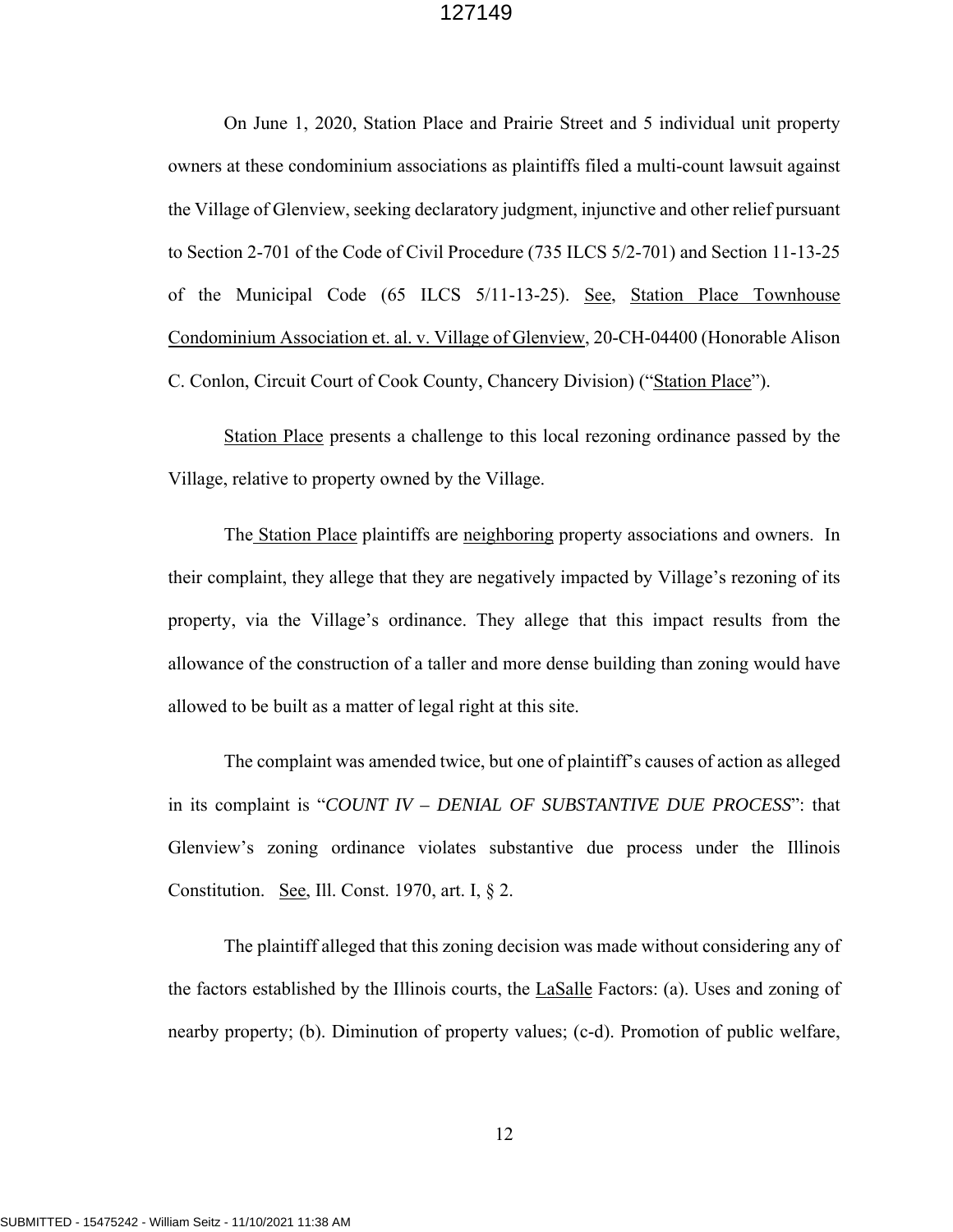and gain-loss balance; (e-f). Suitability as zoned, and length of time vacant; (g-h). Existence of plan, and conformity with plan; and (i). Need for development.

The plaintiffs alleged in their complaint that if those LaSalle Factors are so balanced, the existing zoning would be found to be fair to all parties: the owner of the subject property (the Village), the owners of surrounding properties (the Plaintiffs), and the public. They allege that the evidence would show that the ordinance changing zoning was arbitrary and bore no real and substantial relation to the public health, safety, morals, comfort, and welfare of the public as applied to plaintiff's property. Therefore, the property could not legally be rezoned.

On **August 12, 2021**, Judge Conlon dismissed this count in the Plaintiffs' Second Verified Amended Complaint and did so on the pleadings, i.e., like Strauss, granting a section 2-615 motion to dismiss in which the Village did not answer the complaint.<sup>2</sup>

Pertinent to this amicus brief, in filing its motion to dismiss under section 2-615 of the Code on this count, the Village of Glenview cited Strauss as its authority. See, 735 ILCS 5/2-615. The circuit court followed it.

In Station Place, the Plaintiff's denial of substantive due process complaint count was dismissed. Following Strauss, Judge Conlon applied a rational-basis test that asks only whether the ordinance has a conceivable rational basis. Just like Strauss, viewed this way, plaintiff's complaint in Station Place was deemed to have insufficiently pled a claim

<sup>&</sup>lt;sup>2</sup> Like Strauss, Station Place has a multi-count complaint that was dismissed. This amici brief only gives the facts on this one count only to give context as it relates to the specific impact of Strauss upon the dismissal of Station Place's case relating "LaSalle Factors" count, and then only do so in general terms to explain Amici's interest in the outcome of Strauss only.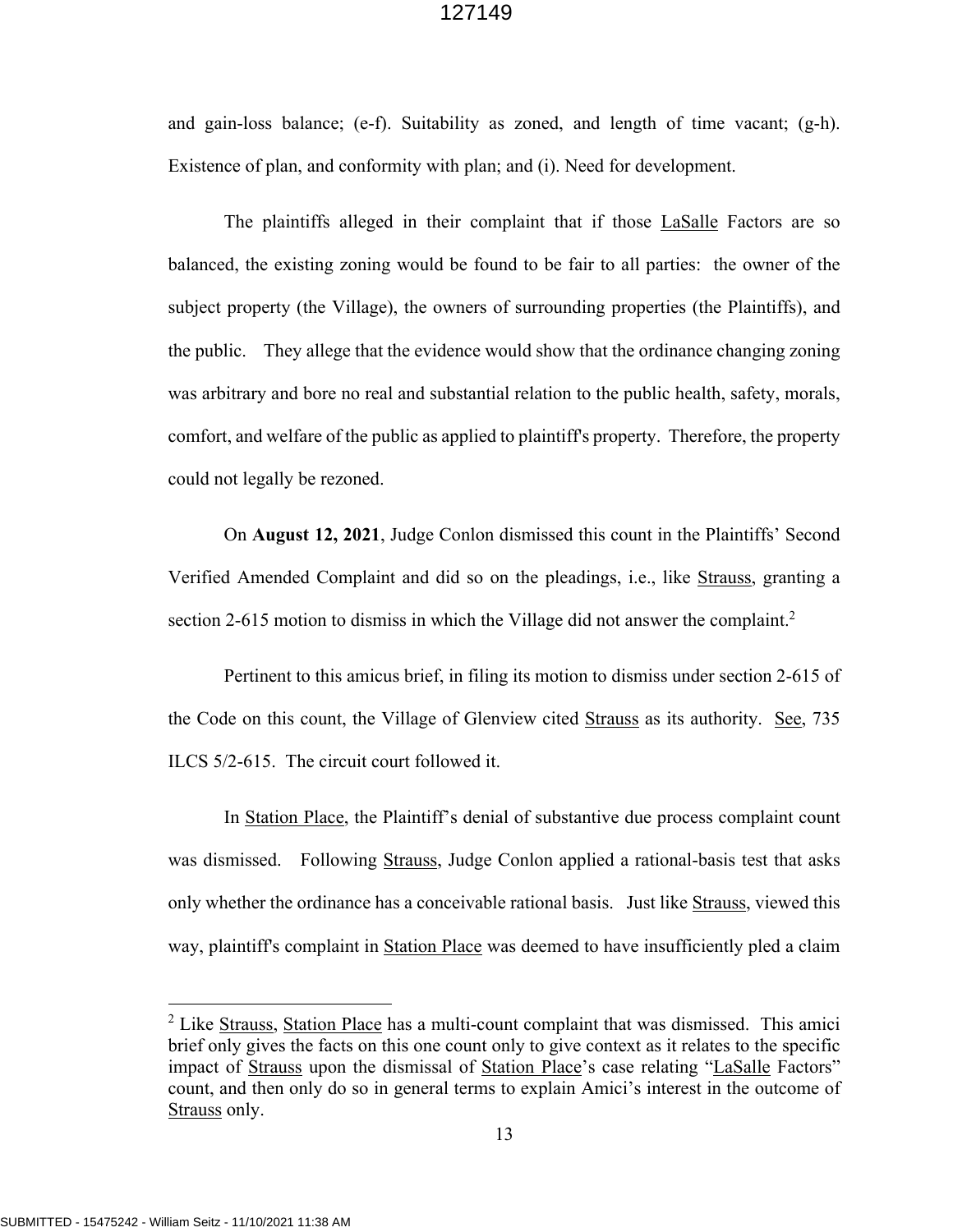that the zoning ordinance had violated substantive due process under the Illinois Constitution.

In so doing, by dismissing it, just like Strauss, the court did not do a zoning hearing based on facts and by applying the **LaSalle** Factors, as alleged in the complaint. The plaintiff's substantive due process claim was dismissed.

**On September 10, 2021**, Plaintiffs-Appellants filed Notice of Appeal of dismissal of its complaint. See, Station Place Townhouse Condominium Association et. al. v. Village of Glenview, 1-21-1131. At this point, no record has been prepared by the Clerk of Court and no briefs have been filed.

#### **ARGUMENT**

In dismissing the Plaintiff's claim in Strauss on the pleadings that the City of Chicago's zoning ordinance violated substantive due process under the Illinois Constitution, the Strauss Court failed to consider the LaSalle factors. This was in error, and Amici urge its reversal.

If all the local government needs to do to prevail to get a complaint filed against it by its citizens is to simply point to alleged "rational basis for the zoning ordinance", even hypothetical ones, no complaint can withstand a local government's section 2-615 motion to dismiss. In Strauss, it appears that the Court made its own inquiry from the face of the Plaintiff's complaint itself. Strauss, 2021 IL App (1st) 191977 at  $\P$  42. This was error.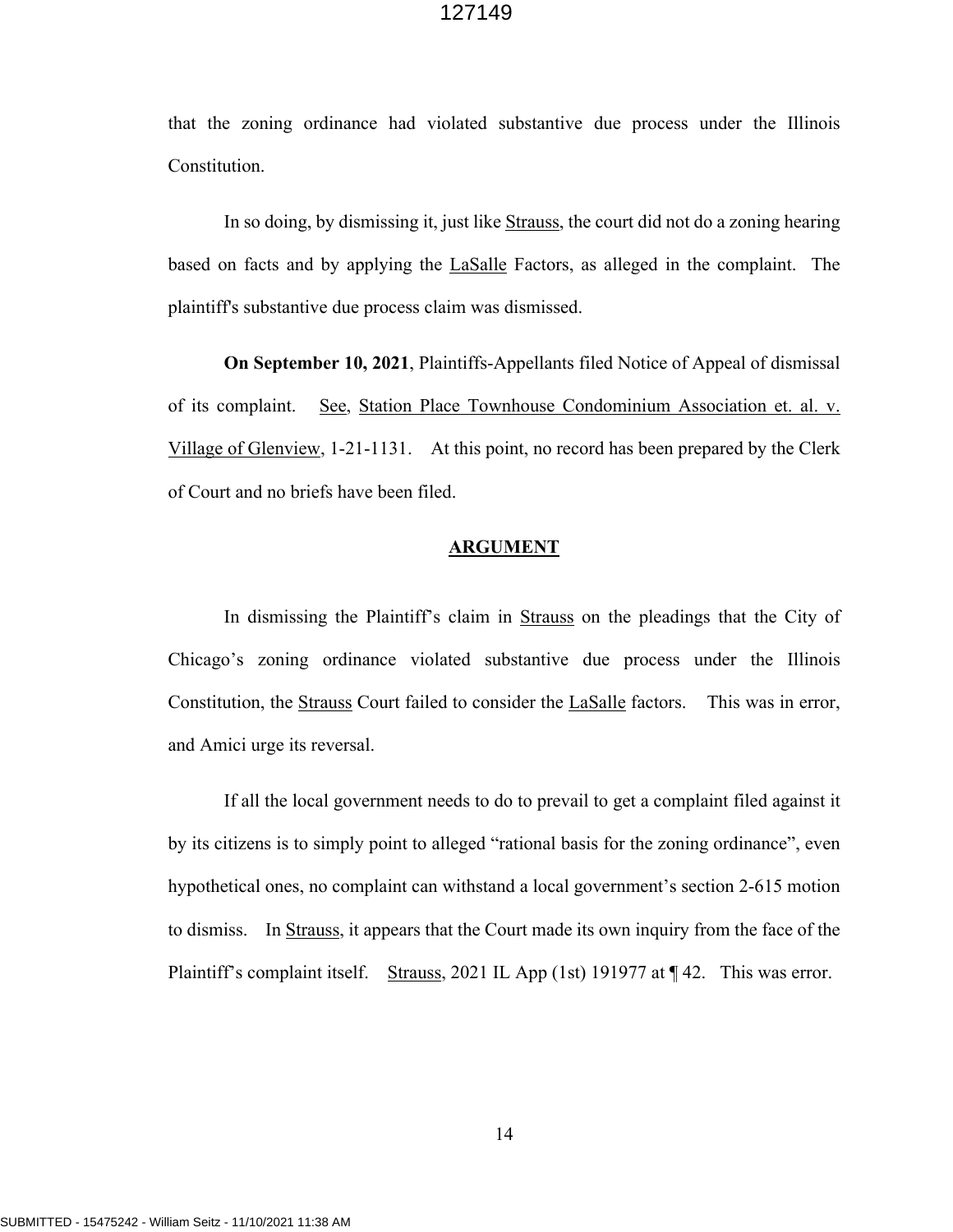A section 2-615 motion is supposed to construed by reviewing the allegations of the complaint in the light most favorable to the plaintiff and by taking all well-pleaded facts and all reasonable inferences that may be drawn from those facts as true.

Here, in Strauss, the LaSalle Factors were pled, yet they were deemed insufficient by the Strauss Court to establish a cause of action upon which relief may be granted.

If a case stops at the pleading stage, there is no judicial review at all and, therefore, no judicial remedy. Without the municipality answering the complaint at all, the court has dismissed their claim. The plaintiffs never got a chance to present a case.

The merits of the lawsuit are not presented and considered by a trial court. The plaintiffs in Strauss are left without a remedy available for Court review: the LaSalle Factors, something Illinois courts have said they have had for nearly 65 years.

## **I. Failure to Distinguish between "As Applied" and "Facial"**

In Strauss, the plaintiff is challenging the constitutionality of a zoning ordinance as applied to a particular parcel of property. Strauss is a property owner who has had unilateral "downzoning "of their property imposed upon them, via the City's ordinance.

Strauss presents an "*as applied*" challenge. He is a plaintiff who is protesting how a legislative enactment is being applied in the context against them.

The plaintiff's circumstances in Strauss cannot be more specific than what is in the allegations of their complaint. The City of Chicago ordinance rezoned only 1 building and  $1$  parcel of land: the plaintiff's building.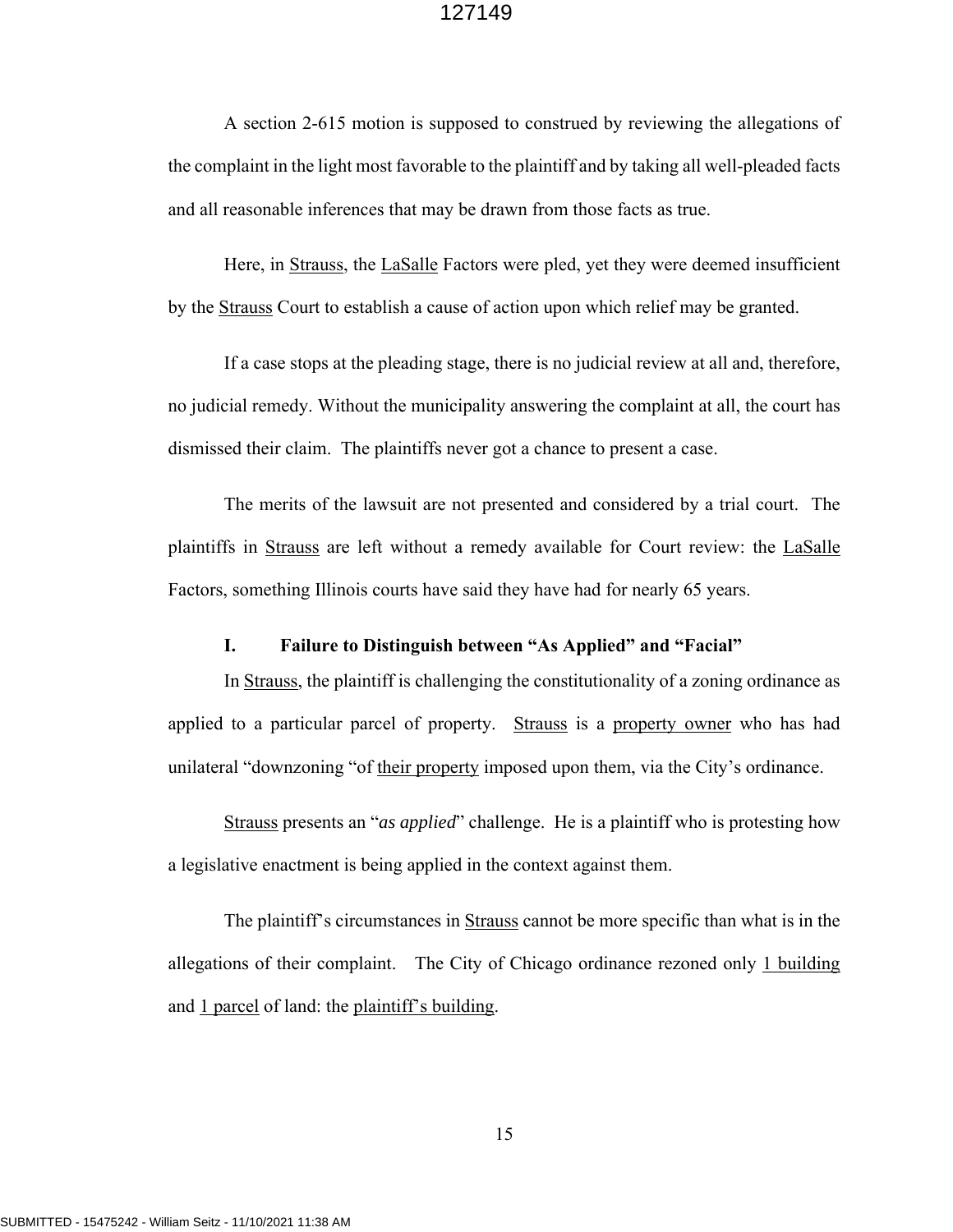This is an "*as applied*" constitutional challenge to a City of Chicago's zoning decision. It impacts upon his parcel. This is a long-recognized, legally sufficient cause of action.

The Strauss Court cites Napleton v. Village of Hinsdale, 229 Ill. 2d 296 (2008), yet there, Napleton made clear the significant difference between a facial and an as-applied zoning challenge.

Amici urge this Court to reverse Strauss and restore the clear distinction between the two types of challenges.

Whether the type of challenge is "facial" alleging a universal invalidity or "as applied" to a particular property is not the same. The difference is in focus of evidence needed to sustain a claim of invalidity.

A facial challenge to the constitutionality of a legislative enactment is the most difficult challenge to mount successfully because an enactment is facially invalid only if **no set of circumstances exist** under which it would be valid. Courts can even posit hypothetical circumstances. This is a subjective review, of the type done by Strauss here.

This should be contrasted with an "*as applied*" challenge to the constitutionality of a zoning ordinance. This is the **Strauss** complaint. This requires an examination by the court of the specific facts in relation to a particular parcel of property in the case.

That would ultimately require a trial. As a start, it would certainly require an answer to the complaint by the municipality that passed the ordinance. Dismissal on the pleadings was in error here.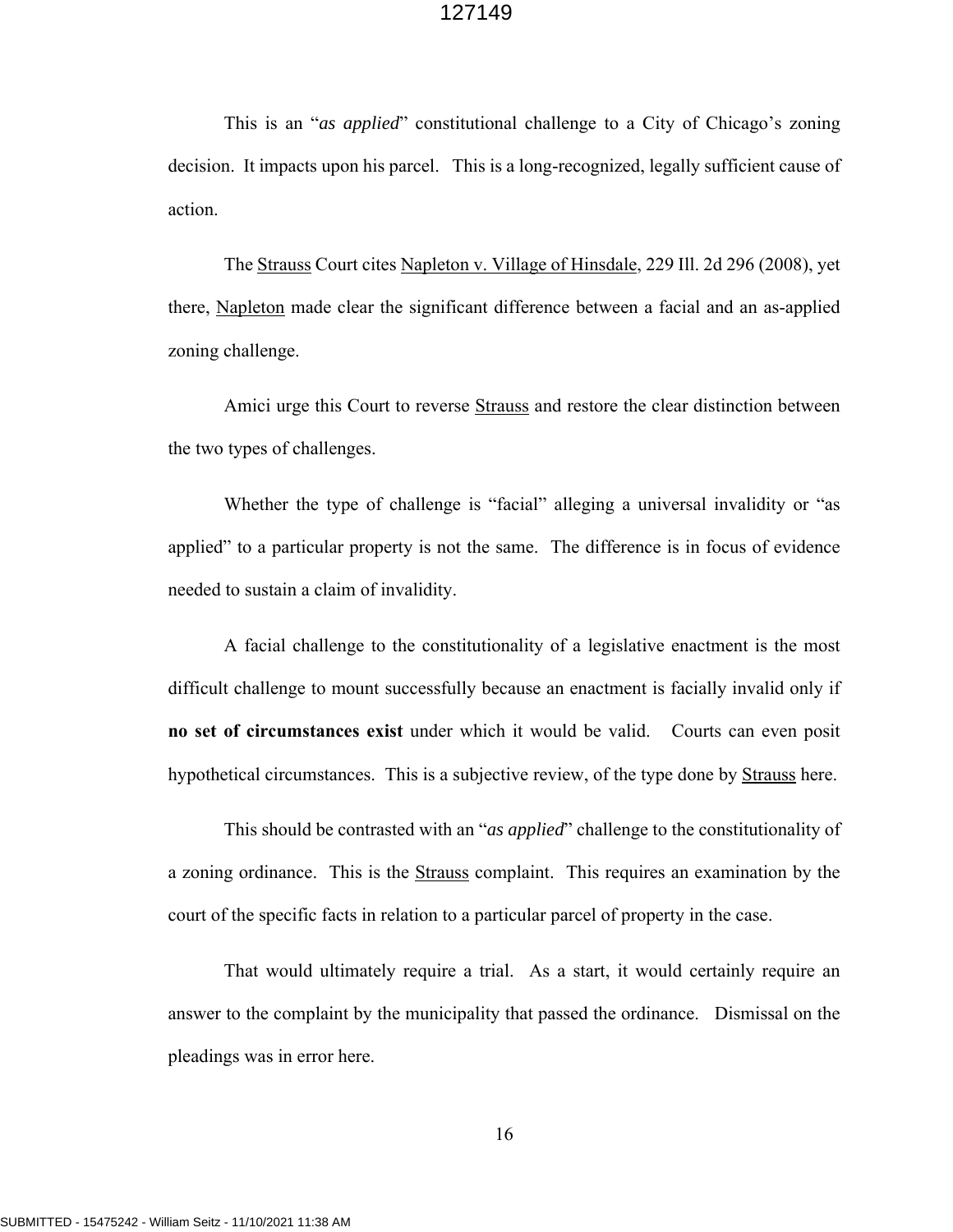Napleton declined to extend the application of the LaSalle Factors to "*facial*" challenges. Napleton made clear that this court in **LaSalle** was reviewing the constitutionality of a zoning ordinance as applied to a particular parcel of property and an examination of the specific facts in the case before it. Napleton, 229 Ill. 2d at 316.

Napleton also made clear that in LaSalle, in identifying and applying the factors that may be "*taken into consideration*", the LaSalle Court was reviewing the validity of a zoning ordinance in an "as-applied" challenge. Napleton, 229 Ill. 2d at 317.

Napleton did not extend the application of the LaSalle factors to facial challenges. In so doing, this Court kept the difference in focus of each type of challenge. Thus, the evidence needed to sustain a claim of invalidity continues to be different depending upon whether the challenge is facial-alleging a universal invalidity-or as applied to a particular property. Napleton, 229 Ill. 2d at 318-19.

The **Strauss** Court's analysis treated the two challenges under the Illinois Constitution as being the same.

The plaintiffs' allegations in Strauss include ultimate facts. Since a fact is well pleaded if a plaintiff has clearly set out the ultimate fact he or she intends to prove, their complaint sufficiently states a claim that the zoning ordinance violates substantive due process under the Illinois Constitution. For this reason, the plaintiff in Strauss deserves judicial review, and was erroneously dismissed.

## **II. Failure to Apply the LaSalle Factors**

The **Strauss** Court improperly dismissed the plaintiff's complaint at the pleading stage by failing to consider the LaSalle Factors, first enunciated in 1957, but based upon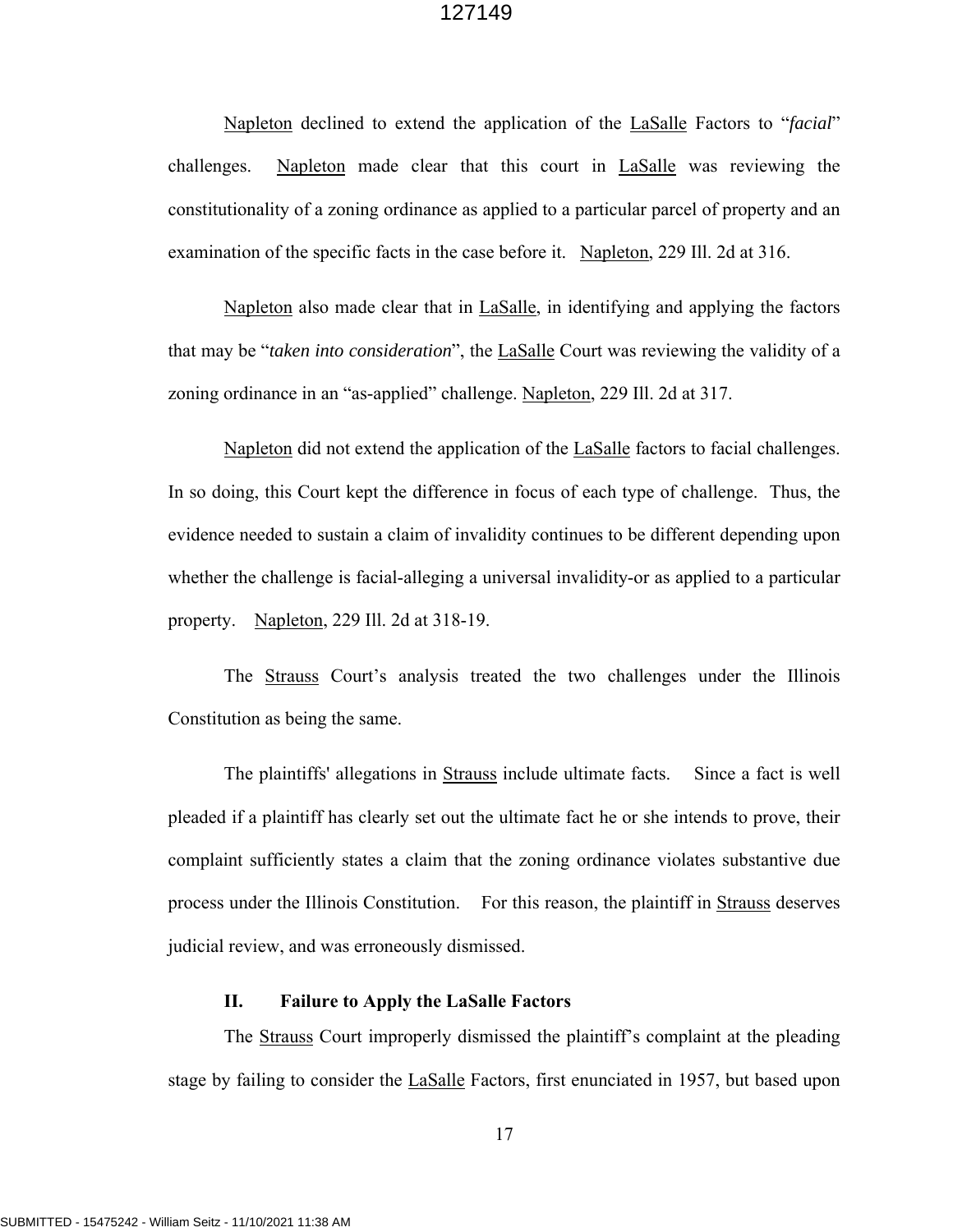cases from this Court from years prior to that.

As discussed above, it appears that Strauss misread Napleton's discussion of La Salle. The "LaSalle Factors" are applicable to "as-applied" challenges to an ordinance violating substantive due process, and Strauss presents such a challenge.

In the intervening nearly 65 years, Illinois courts have examined and attempted to balance these factors to decide whether the zoning in question is fair to the owner of the subject property, owners of surrounding properties, and the public. If the answer is "yes", the property cannot legally be rezoned.

The LaSalle Factors focus upon the specific effect of the challenged ordinance upon a particular parcel of property. These factors are objective and workable.

This has been settled law for years, with courts taking them into consideration in

reviewing the validity of a zoning ordinance in an "*as-applied*" challenge.

The Strauss Court did not properly consider the "LaSalle Factors" in reaching its rezoning decision. See, La Salle National Bank v. County of Cook, 12 Ill.2d 40, 46-47, 145 N.E.2d 65, 69 (1957) (Factors 1-6); Sinclair Pipe Line Co. v. Village of Richton Park, 19 Ill.2d 370, 378, 167 N.E.2d 406, 411 (1960) (Factors 7-8). Those are:

(1) the existing uses and zoning of nearby property;

(2) the extent to which property values are diminished by the particular zoning restrictions;

(3) the extent to which the destruction of property values of the plaintiff promotes the health, safety, morals, or general welfare of the public;

(4) the relative gain to the public as compared to the hardship imposed on the individual property owner;

(5) the suitability of the subject property for the zoned purposes;

(6) the length of time the property has been vacant as zoned in the context of land development in the vicinity;

(7) whether a comprehensive zoning plan for land use and development exists; and (8) whether the community needs the proposed use.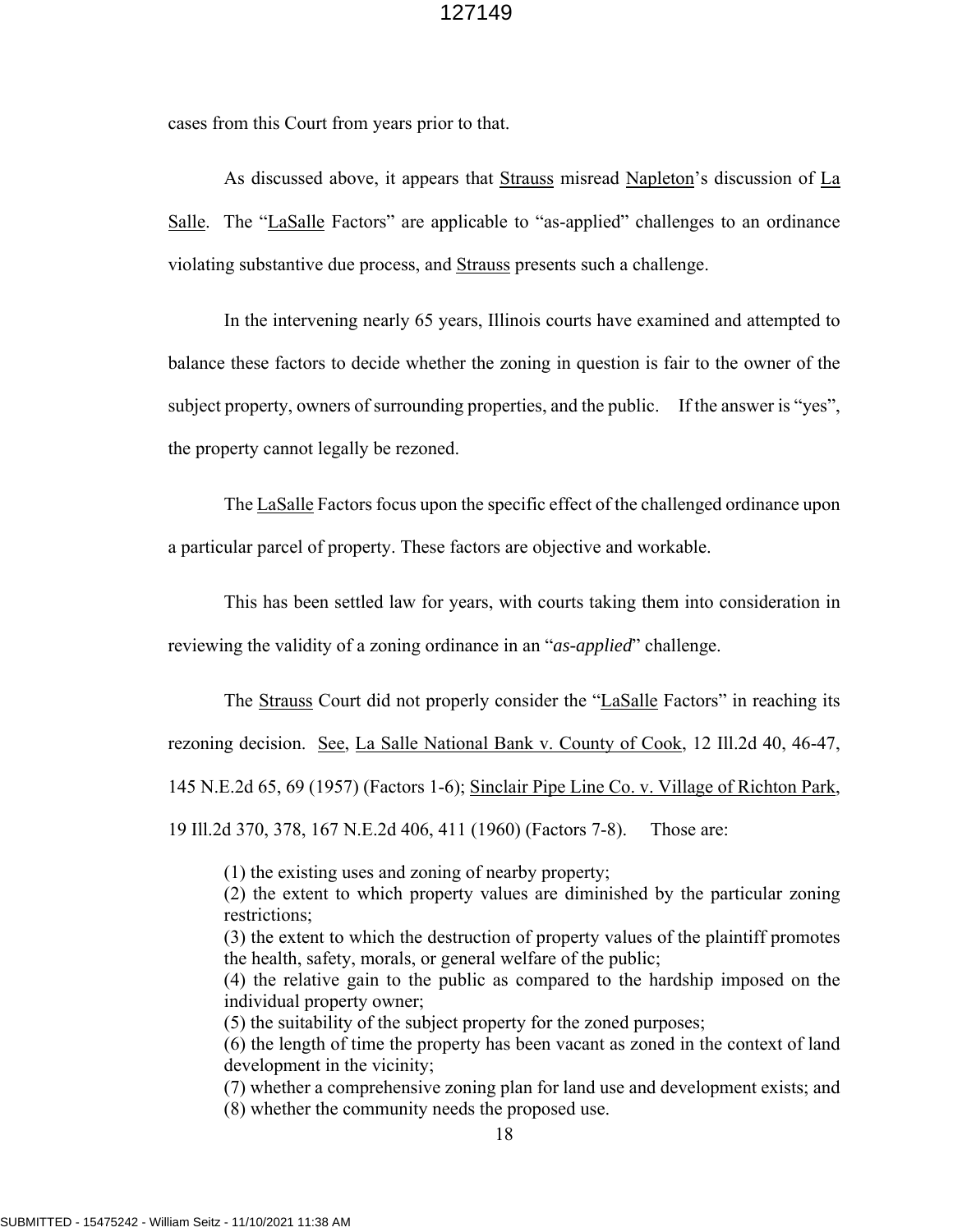It was error for the Strauss Court to not apply them at all here. At the pleading stage, the Plaintiffs in Strauss have not gotten a chance to prove their case. Strauss made that challenge in his complaint, and once done, that complaint should not have been dismissed. Instead, the municipality should have been required to file an answer to the complaint.

Dismissal at this point via section 2–615 motion on the pleadings was contrary to precedent and was in error. See, Rodriguez v. Henderson, 217 Ill.App.3d 1024, 578 N.E.2d 57 (1st Dist. 1991), Zeitz v. Village of Glenview, 227 Ill. App.3d 891, 592 N.E.2d 384 (1st Dist. 1992).

Here, as in LaSalle and every case since, there needs to be a trial court adjudication of merits of the complaint. It should be emphasized that the person attacking the ordinance has the burden of proving that that it is not a valid exercise of a municipality's legislative powers. See, La Salle, 12 Ill.2d at 46, 145 N.E.2d 65. However, the municipality still must **answer the complaint**.

If not reversed, Strauss precludes consideration of these long-established set of factors from being considered by a court in reviewing zoning decisions, ending that remedy by not considering it at all: this objective standard being replaced with an entirely subjective standard.

In finding the complaint legally insufficient, Strauss fails to follow precedent. The original LaSalle case reviewed the constitutionality of a zoning ordinance **as applied to a particular parcel of property** and after the circuit court had conducted **a full trial**. See, La Salle, 12 Ill.2d at 45, 145 N.E.2d 65.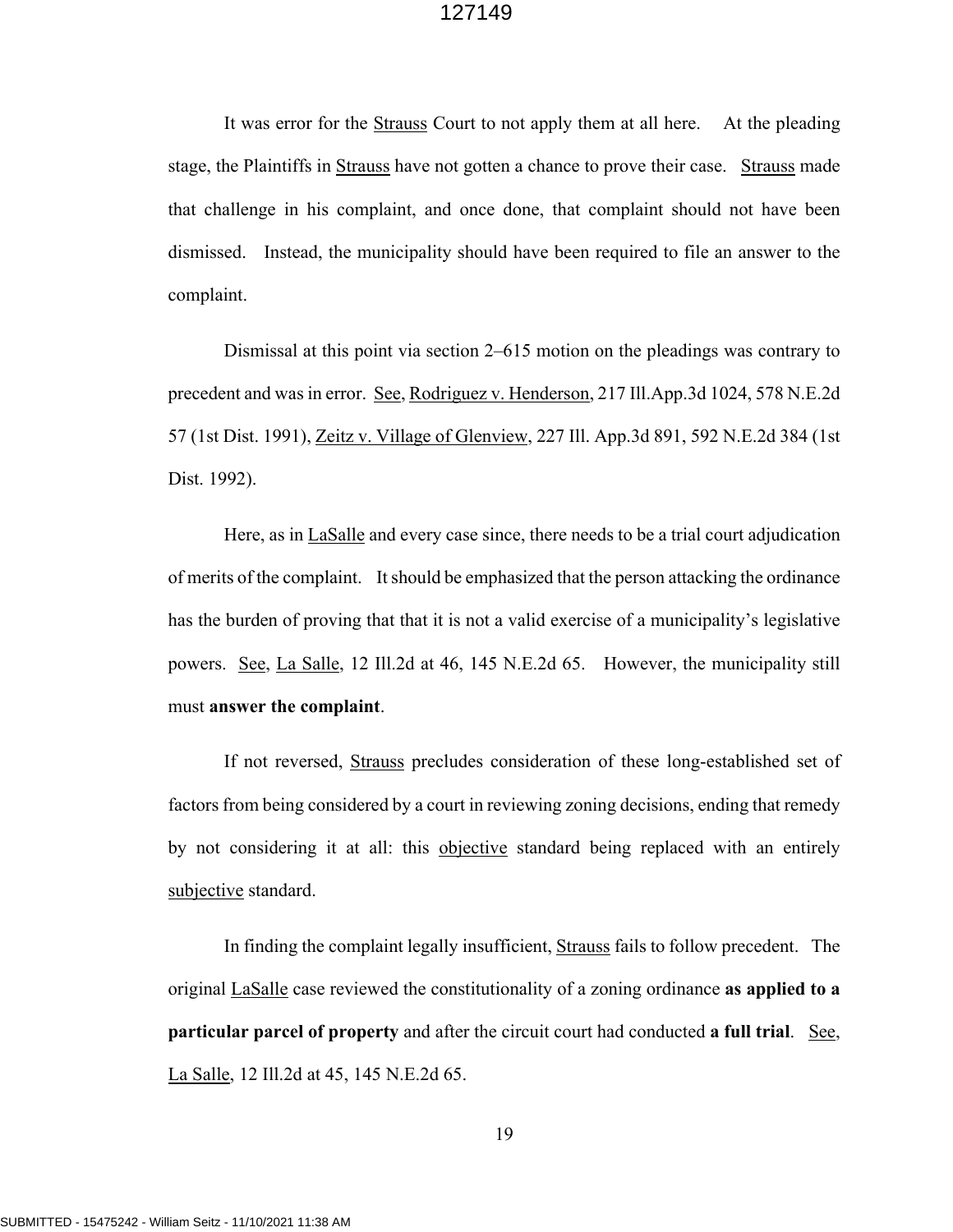Since that time, in deciding the validity of a zoning ordinance, each case since has turned upon an examination of the specific facts and circumstances and based on evidence presented to the trier of fact. See, La Salle, 12 Ill.2d at 46, 145 N.E.2d 65.

In referencing "*some debate about the contexts*" (Strauss at ¶ 41), the Strauss Court appears to have misconstrued the distinction between "*facial*" vs. "*as-applied*" zoning challenges as being a "debate". See, Napleton v. Village of Hinsdale, 229 Ill. 2d 296. 305- 306 (2008).

There is no debate. In a challenge to a zoning ordinance on substantive due process grounds, the contexts in which the LaSalle Factors are useful are "as-applied" challenges only, not "facial" challenges.

A zoning ordinance that may **be valid in its general aspects** may nevertheless **be invalid as to a specific parcel of property**. Strauss is the latter category.

Although there was contradictory analysis in Napleton that may have led the Strauss Court in the wrong direction (and may necessitate clarification from this Court), Napleton clearly intended to retain the distinction between the two types of challenges.

Strauss treats both challenges the same and makes the LaSalle Factors inapplicable to both.

The plaintiff in Strauss is making an "*as applied*" claim. By their nature, these are decided on a case-by-case basis. As such, in the context of litigation concerning zoning as to its validity in their application to individual parcels, this Court has long considered these "LaSalle Factors".

20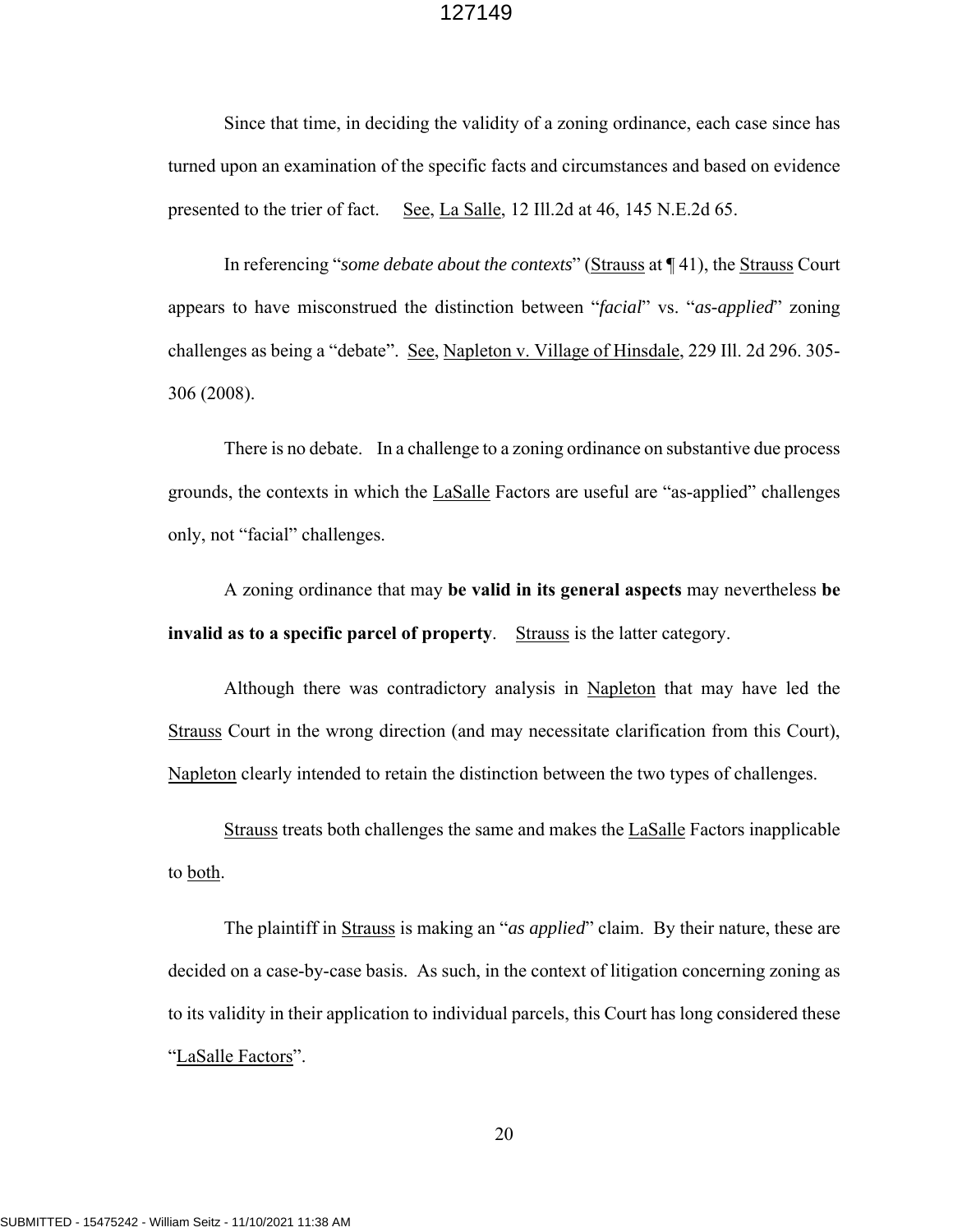Illinois courts examine and attempt to balance these factors to determine whether the zoning in question is fair to the owner of the subject property, owners of surrounding properties, and the public. These principles have been workable for years, enable all parties to get a judicial review, and, most importantly, the Courts have been able to apply them. They are objective and create an evidentiary record for appellate review.

In nearly 65 years, there have been numerous such cases, throughout the state, all fact-specific decisions, following a trial on the merits. See, Zeitz v. Village of Glenview, 304 Ill.App.3d 586, 710 N.E.2d 849 (1st Dist. 1999), 1350 Lake Shore Associates v. Casalino, 352 Ill.App.3d 1027, 816 N.E.2d 675 (1st Dist. 2004), Harvard State Bank v. County of McHenry, 251 Ill.App.3d 84, 620 N.E.2d 1360 (2d. Dist. 1993), Robrock v. County of Piatt, 2012 IL App (4th) 110590, Northern Trust Bank/Lake Forest, N.A. v. County of Lake, 311 Ill.App.3d 332, 723 N.E.2d 1269 (2nd Dist. 2000), Lambrecht v. County of Will, 217 Ill.App.3d 591, 577 N.E.2d 789 (3rd Dist. 1991)

#### **III. Erroneous Adoption of "Rational Basis Test"**

Strauss applies a subjective standard to review of the allegations in the complaint that the zoning ordinance violated substantive due process under the Illinois Constitution. The Strauss Court stated:

"Under the rational basis test, **the court may hypothesize reasons for legislation**, even if the reasoning advanced did not motivate the legislative action. People ex rel. Lumpkin v. Cassidy, 184 Ill. 2d 117, 124 (1998). A law will be upheld if there is "any conceivable basis for finding a rational relationship." Strauss, 2021 Ill. App. 191977 at ¶ 42 (emphasis added).

As posited by Strauss, this rational basis standard allows the Court to conceive of any set of facts to justify the classification in its legislation.

The Strauss Court proceeded to do just that. It stated: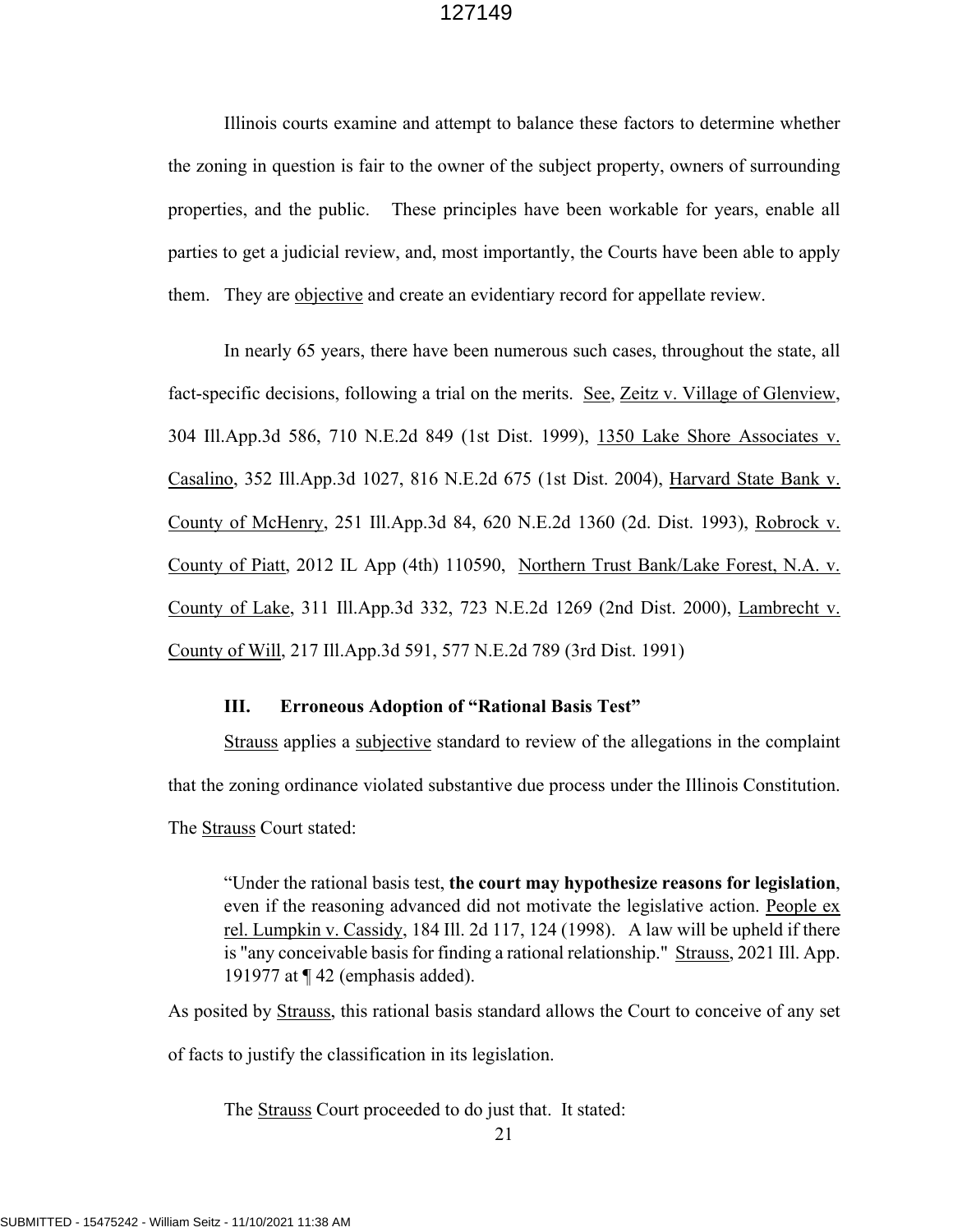"As stated in plaintiff's complaint, the secondary effects of having a concert venue at the building's location **provided a reason** to downzone the property. **The complaint itself alleged a rational basis** for the zoning ordinance, and so plaintiff's substantive due process claim was properly dismissed." *Id*. (emphasis added).

Viewed this way, the Strauss Court found a rational basis for the zoning ordinance. It found that the plaintiff's substantive due process claim in its complaint was properly dismissed. In so doing, the Strauss Court failed to apply the LaSalle Factors at all. Amici urge this be reversed.

The "LaSalle Factors" are intended to be an objective analysis by a trier of fact. In contrast, the "rational basis" test as set forth in Strauss is entirely subjective. Lumpkin is not a zoning case either, with its expensive body of case law, nor was it cited in Napleton by this Court in a zoning case 10 years later.

Instead, Lumpkin was interpreting whether a requirement in the Illinois Plumbing License Law was constitutional, a facial challenge. See, 225 ILCS 320/0.01 et seq.

If allowed to stand, under the rational basis standard of review, as posited by Strauss, no plaintiff can get past the pleading stage of stating an "as applied" zoning challenge claim upon which relief can be granted. Such section 2-615 motions to dismiss filed by a local government would be granted, as they were in Strauss. However, this is because Strauss confused "as applied" versus "facial" challenges, and treated them the same. See, 735 ILCS 5/2-615.

The "*rational basis test*", as referenced in Strauss, is appropriate only to "*facial*" substantive due process challenges. The Strauss Court extends it "*as-applied*" challenges. In so doing, by finding that the complaint itself alleged a rational basis for the zoning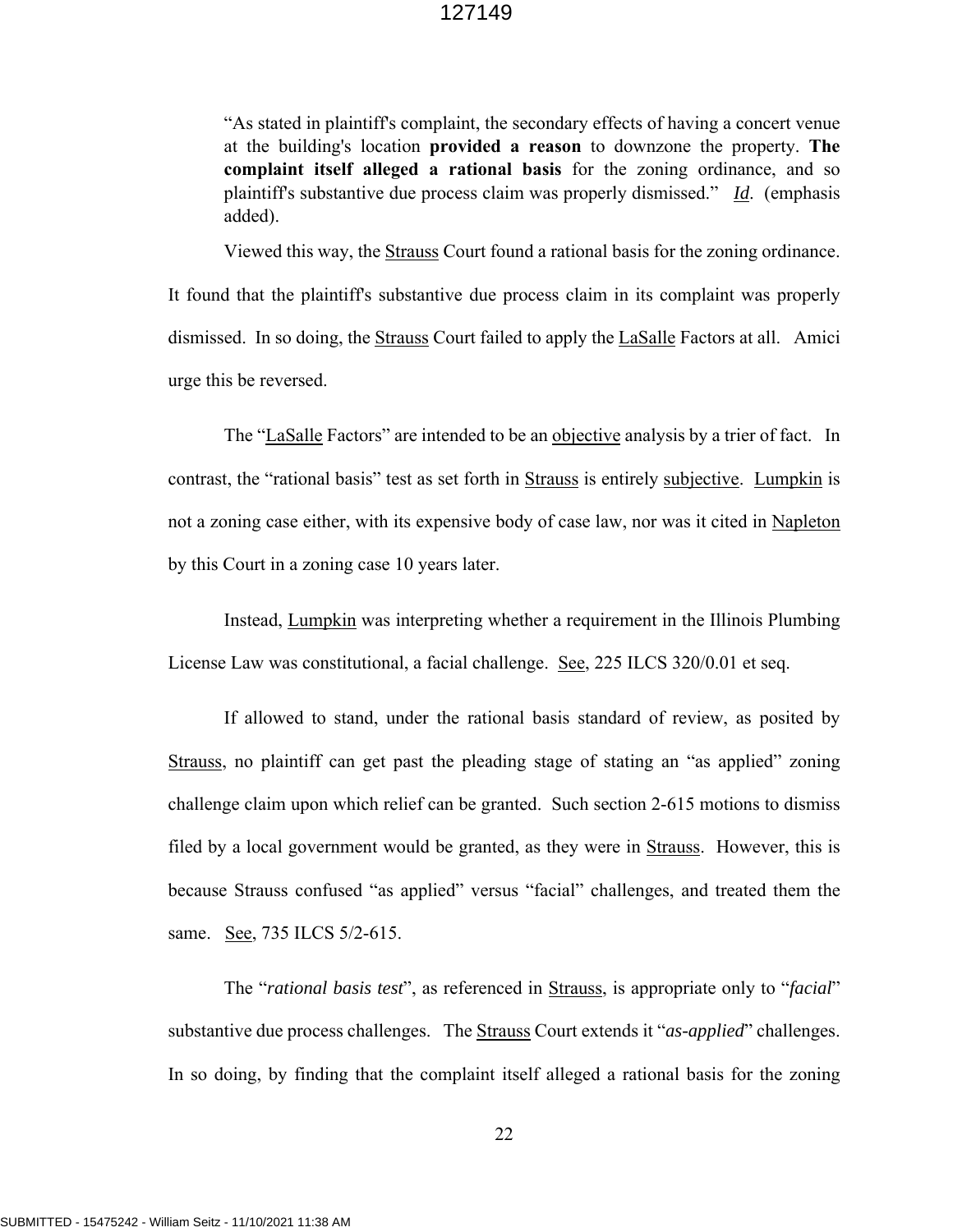ordinance and dismissing it, Strauss fails to distinguish an "*as applied*" challenge from a "*facial*" challenge.

As interpreted by the Strauss Court, the same "*rational basis test*" being used for "*facial*" challenges to legislation per Napleton is now being applied to the "*as applied*" challenge to the zoning ordinance, without distinction between the type of challenge.

Challenges to the constitutionality of a zoning ordinance cannot have the identical level of scrutiny. Amici urge this be reversed.

In dismissing the complaint, the "rational basis test", as applied by the Strauss Court, found a rational relationship for the zoning ordinance from the complaint itself and then proceeded to dismiss the complaint. In so doing, the City of Chicago was never subjected to court review as it had to do so in previous cases under the "LaSalle Factors". Per Strauss, dismissal of the complaint means that the "LaSalle Factors" are never reached.

In Strauss, the plaintiff's substantive due process claim was dismissed without the municipality ever answering the complaint. This "*rational basis for the zoning ordinance*" analysis as set forth in Strauss precludes consideration of the LaSalle factors, since the complaint would already have been dismissed before they can be considered at all.

If that scenario, none of the facts needed for plaintiff to be able to make an "*as applied*' substantive due process claim is ever reached. The result is that the same evidentiary standard ends up being used for facial and as-applied zoning challenges.

Amici urge that this Court reverse the dismissal of plaintiff's substantive due process claim in Strauss.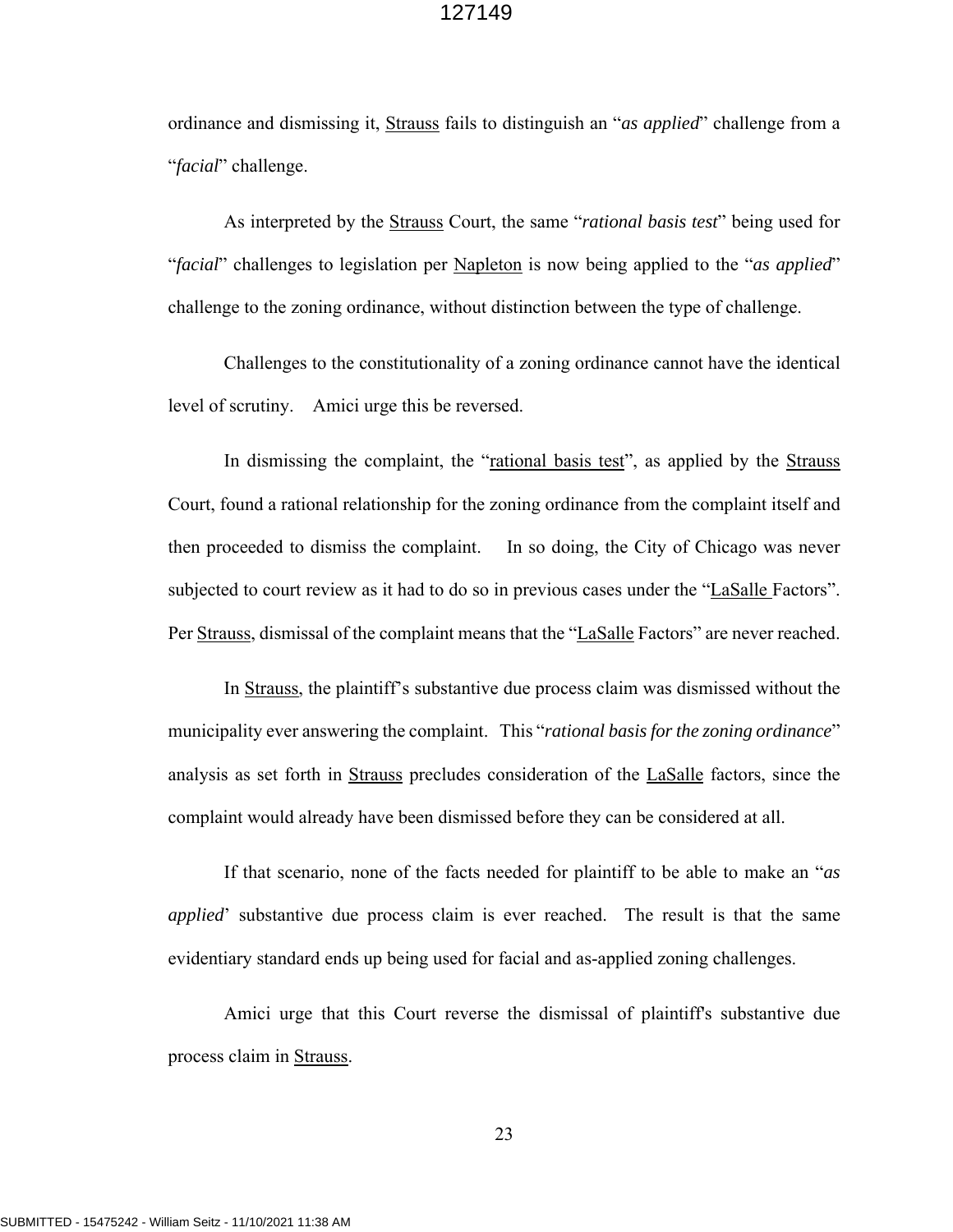Leaving plaintiff's challenge to the constitutionality of Chicago's zoning ordinance to the rational basis standard of review leaves them with no remedy to challenge it.

Strauss moves zoning jurisprudence away from zoning case law too. Instead of citing the long line of "*as applied*" local zoning ordinance cases issued by this Court, as followed by lower courts, all of which review substantive due process constitutionality claims applicable to a specific property, as its authority for the "rational basis" test it posits, Strauss cites People ex rel. Lumpkin v. Cassidy, 184 Ill. 2d 117 (1998), a plumbing licensing statute case.

Strauss then extends and misapplies this non-zoning case as being its authority for its use of a rational basis test. This was error. Lumpkin was the constitutional review of "*Illinois Plumbing License Law*", 225 ILCS 320/. At best, this case would be relevant to a facial challenge analysis of whether to void a zoning ordinance enactment in its entirety and in all applications. That is not Strauss.

The issue in Lumpkin was the constitutionality of a limitation who can install lawn sprinkler systems in the "*Illinois Plumbing License Law*" (225 ILCS 320/0.01 et seq.). This Court focused on the regulation of plumbing and the plumbing trade: the enactment in its entirety and in all applications.

That is different from an "*as applied*" zoning challenge, relating to a specific property, as discussed by this Court's discussion of LaSalle in Napleton.

Per Strauss, both "as-applied" and facial challenges to zoning ordinances are being treated the same. Under the analysis as set forth in Strauss, no complaint would ever be considered legally sufficient, therefore, as the complaint would have already been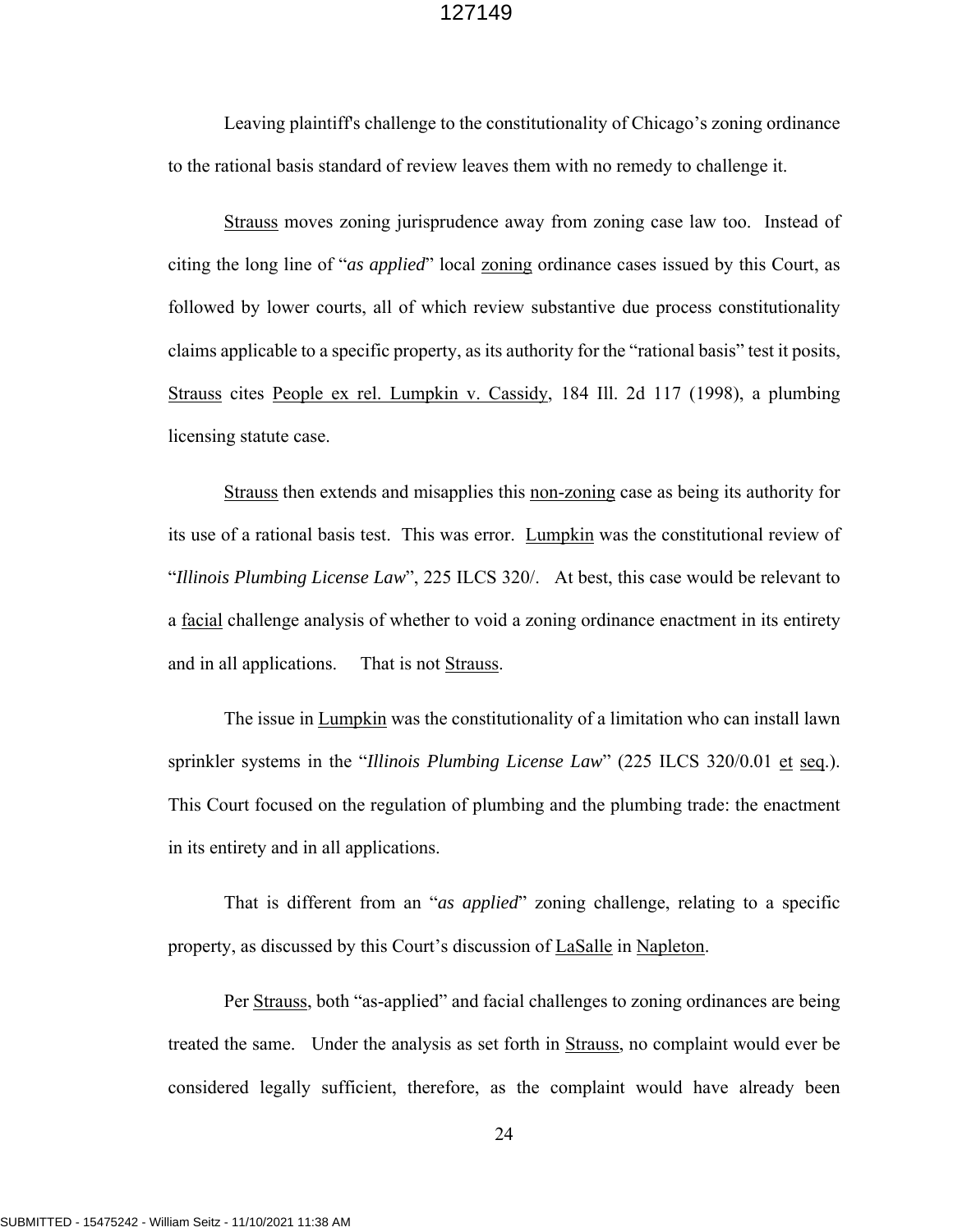dismissed, an as-applied challenge using the LaSalle Factors would never be reached. The result is no court remedy.

Amici read Napleton as not intending that result, when it clearly stated that "*the evidence needed to sustain a claim of invalidity will be different depending upon whether the challenge is facial-alleging a universal invalidity-or as applied to a particular property*". The inherent inconsistency with Napleton as created by Strauss can be resolved by simply reversing Strauss.

Since Napleton supports the continued use of the "LaSalle Factors" in "*as applied*" challenges, it was error for a complaint in Strauss which pleads allegations under those same "LaSalle Factors" be deemed legally insufficient to establish a cause of action upon which relief may be granted to warrant dismissal under section 2-615 of the Code of Civil Procedure. Amici urge its reversal.

Amici urge that the "*substantial relationship*" test be the applicable standard of review, with the "LaSalle Factors" standards continuing to be applicable, whereby the trial courts would continue to identify and apply factors that may be "taken into consideration" in reviewing the validity of a zoning ordinance in an "*as-applied*" challenge.

Instead, per Strauss, the same standard, rational basis scrutiny, found applicable in Napleton to "*facial*" challenges to zoning ordinances, is now being expressly extended to "*as applied*" challenges to zoning ordinances. This fails to recognize that "*as applied*" challenges are intended to be courtroom fact-finding supported by evidence or empirical data.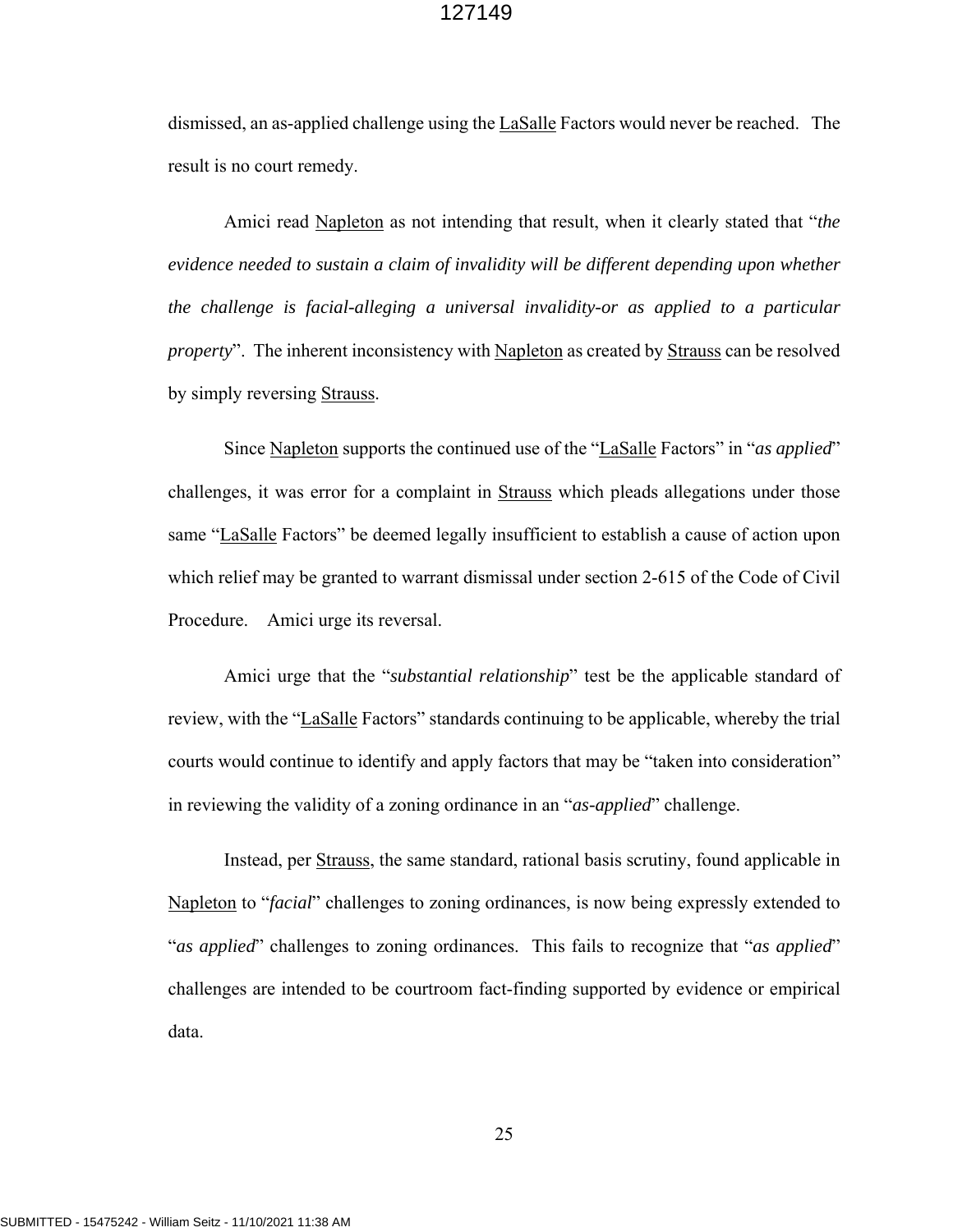By not applying the LaSalle Factors and a judicial review of the specific effect of the challenged ordinance upon a particular parcel of property, the **Strauss** Court ends up using the same evidentiary standard in each type of challenge, a result the Napleton Court had expressly rejected.

After failing to recognize significant differences between "*facial*" and "*as-applied*" zoning challenges, the Strauss Court further erred by applying the same "*rational basis*" review. Thus, per Strauss, there is no difference between the types of complaints.

Strauss affords this Court an opportunity to clarify that its analysis in Napleton. Amici urge that the analysis in Napleton not be extended beyond its conclusion that the La Salle Factors do not lend themselves to application to facial challenges.

This court in Napleton declined to extend the application of the La Salle Factors to "facial" zoning challenges. Per Napleton, if a plaintiff raises an exclusively "*facial*" challenge in their complaint, only the rational basis standard is applicable.

In Napleton, this Court expressly rejected same level of judicial scrutiny to all actions in which zoning regulations are challenged. Here, per Strauss, this same rational basis standard for "*facial*" is also being used for "*as applied*", without consideration of the differing rights alleged to be infringed.

This case affords this Court with an opportunity to clarify that Napleton does not limit "*as applied*" challenges from being pursued by plaintiffs such as the plaintiffs in Strauss. If this Court did that, it would be making clear that LaSalle continues to be applicable to "*as applied*" challenges.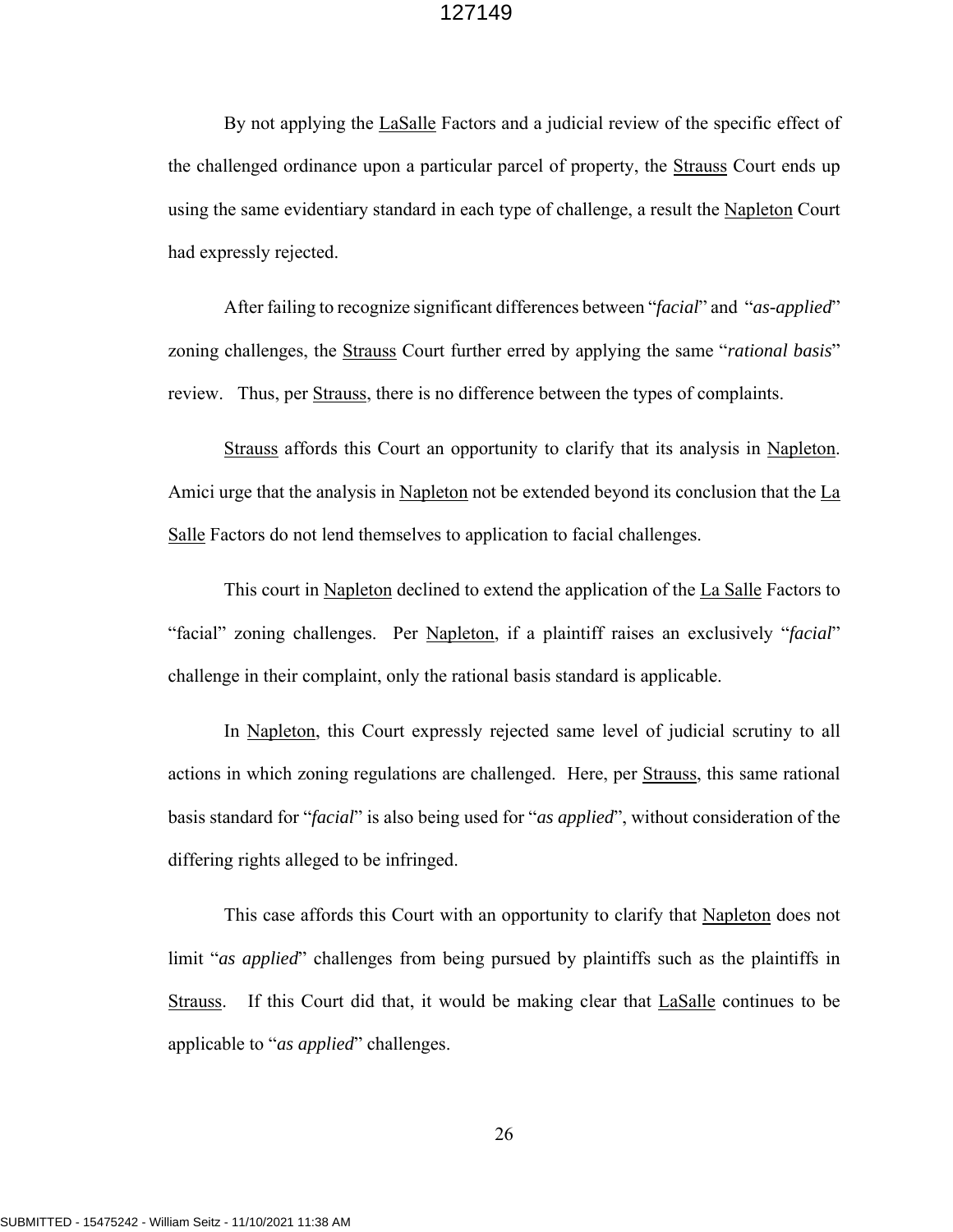Based on the type of challenge, there should continue to be differing evidence needed to sustain a claim of invalidity. Strauss would not be required to plead a standard that he his not arguing.

Amici urge that it be clarified that in "*as applied*" cases, the same factual analysis employed in other zoning decisions with the same "*substantial relation*" standard will continue to be applied. Reversing Strauss means that the "*rational basis*" standard would not be a barrier to a plaintiff making an "as applied' challenge under LaSalle.

### **IV. Requested Clarification of Napleton**

As interpreted by Strauss, the same "*rational basis test*" is being used for "*facial*" and "*as applied*" challenges to the zoning ordinances, without distinction between the type of constitutional challenge.

Per Napleton, the rational basis test governs "*facial*" constitutional challenges to zoning ordinances. To emphasize, Strauss is not making facial substantive due process challenge, so Amici urge that his complaint should not be examined with the same level of scrutiny.

In Napleton, this Court did state that that this "*substantial relation*" language is "*simply an alternate statement of the rational basis test.*" See, Napleton, 229 Ill. 2d at 315, 891 N.E.2d 839. That is, "*the intent of the 'substantial relation' inquiry is to ensure that the challenged zoning ordinance is rational and is not arbitrary or capricious*." Id.

Strauss affords an opportunity for this Court to clarify Napleton on that point. Amici urge that for "*as-applied*" zoning challenges (not in dispute in Napleton), that the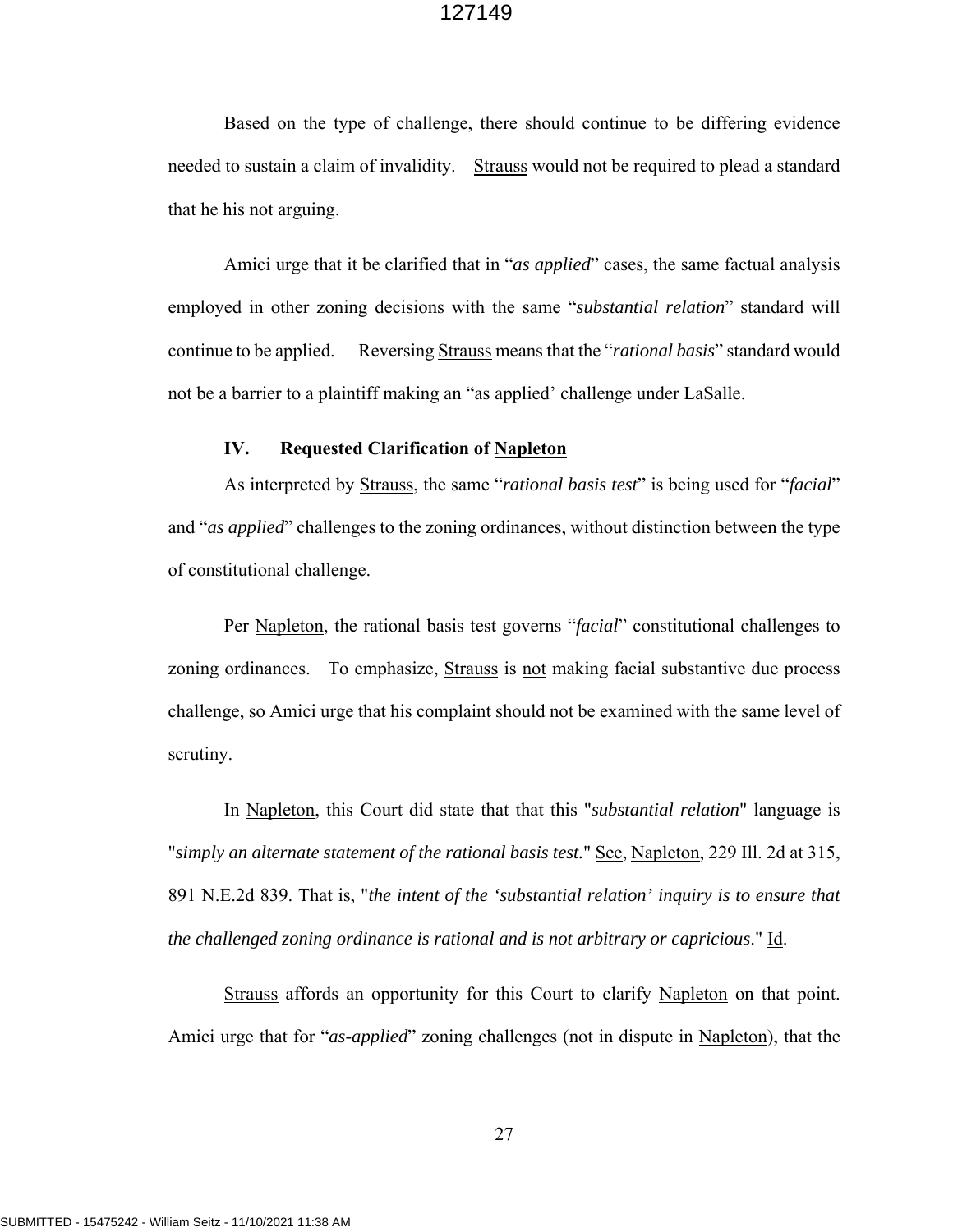"*substantial relationship*" test be employed as the standard of review. Challenges to the constitutionality of a zoning ordinance cannot have the same level of scrutiny.

"*Facial*" and "*As-Applied*" challenges to the constitutionality of a zoning ordinance cannot have the identical level of scrutiny. To do that, for "*as applied*" claims, Amici urge that the "*substantial relationship test*" must be applicable here, not the "*rational basis*" test (or at least the "*rational basis test*" as posited by Strauss).

An "*as applied*" review that is less deferential to the municipality would be in accord with precedent of other zoning decisions. That would reverse the Strauss Court's use of a highly deferential to the municipality, rational basis test (so deferential that Strauss' complaint was dismissed without the City even needing to answer the complaint). A substantial relationship test would have taken the LaSalle Factors into consideration when ruling on the City's motion to dismiss under Section 2-615. The trial court should have denied the motion and required the City of Chicago to answer the complaint.

However, the review employed is phrased, the plaintiff in Strauss has pled facts that the LaSalle Factors support their assertions as to the arbitrariness of municipalities' zoning. It was error for Strauss to uphold dismissal of the complaint. Instead, the municipality needs to answer the complaint.

For "*as applied*" challenges, the appropriate standard to apply in determining its constitutionality (i.e., whether it is void) is whether the zoning ordinance at issue is "*arbitrary, capricious or unrelated to the public health, safety and morals*" or "*the restrictions imposed bear no real and substantial relation to the public health, safety,*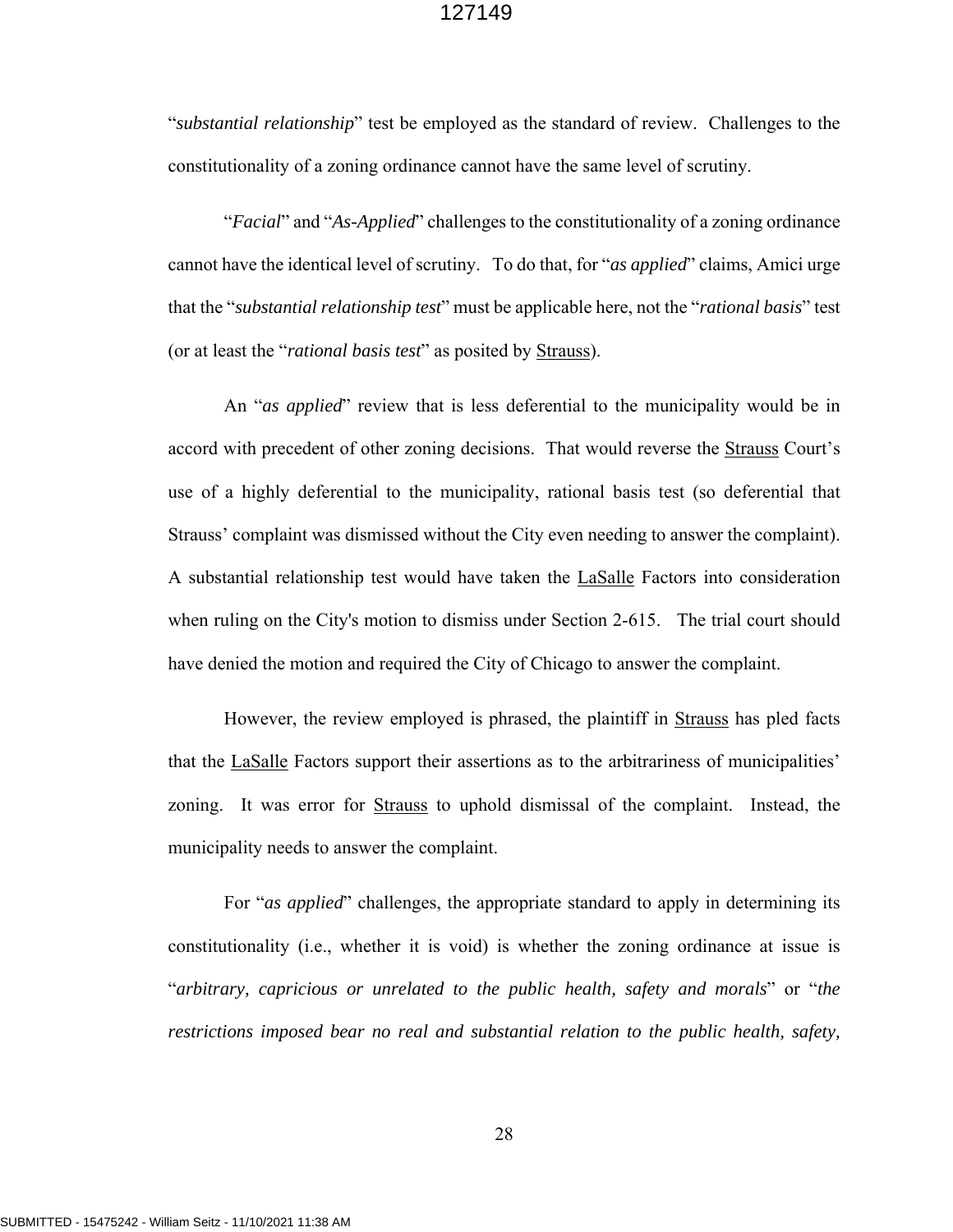*morals, comfort and general welfare*". See, La Salle National Bank of Chicago v. County of Cook, 12 Ill.2d 40, 46, 145 N.E.2d 65, 69 (1957).

This would be following the precedents of this Court in previous "*as applied*" cases whenin the City of Chicago had passed an ordinance, and this Court has found it to be void.

Amici would like to emphasize two such cases. See, Cosmopolitan National Bank of Chicago v. City of Chicago, 27 Ill. 2d 578, 190 N.E.2d 352 (1963), Harris Trust & Savings Bank v. Duggan, 105 Ill. App. 3d 839, 435 N.E.2d 130 (1982), aff'd, 95 Ill. 2d 516, 449 N.E.2d 69 (1983).

In Cosmopolitan National Bank of Chicago v. City of Chicago, 27 Ill. 2d 578, 190 N.E.2d 352 (1963), the plaintiffs were landowners who challenged the constitutionality of an entire amendatory ordinance that rezoned the plaintiffs' property as to preclude its use as a funeral parlor. The property in question was a vacant parcel situated at the northwest corner of the intersection of North California Avenue and West Pratt Avenue in the city of Chicago.

In affirming the circuit court, this court applied the substantial relationship standard and found that the zoning change was unreasonable and discriminatory as applied to the plaintiffs' property. Cosmopolitan National Bank, 27 Ill. 2d at 585.

In Harris Trust & Savings Bank v. Duggan, 105 Ill. App. 3d 839, 435 N.E.2d 130 (1982), aff'd, 95 Ill. 2d 516, 449 N.E.2d 69 (1983), Harris Bank, as the trustee of the Helen L. Kellogg Trust and owner of the relevant property, challenged the constitutionality of a zoning ordinance as applied to the relevant property.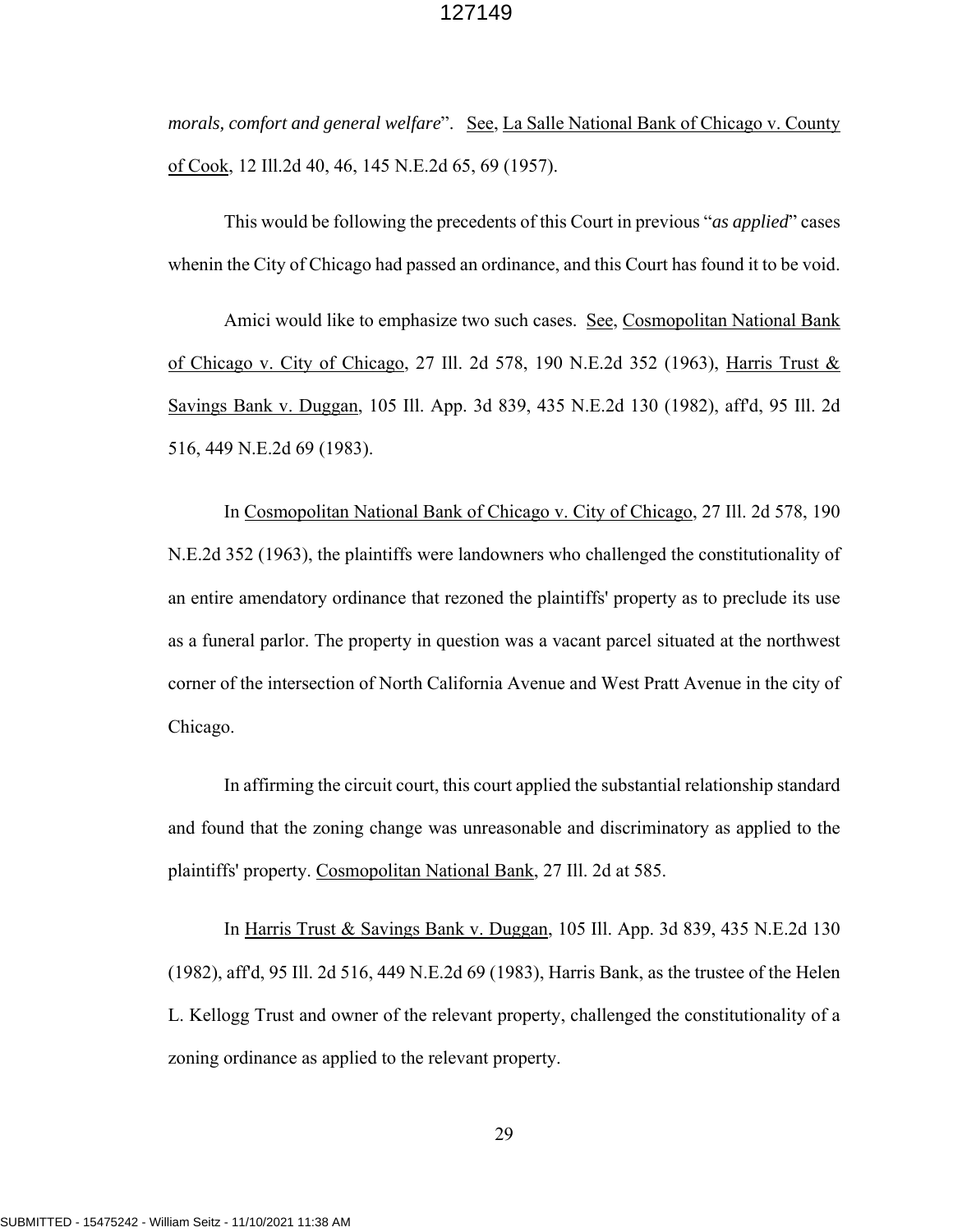The actions involved the Kellogg mansion properties located in the 2900 block of North Lake Shore Drive. One of the lawsuits challenged the validity of a zoning ordinance. Plaintiff, Harris Bank filed suits in the circuit court of Cook County against the city of Chicago and William Duggan, Commissioner of the Chicago Department of Inspectional Services.

Much like Strauss, the zoning amendment in question downzoned only the subject property and affected no other property. The trial court held a hearing and number of witnesses testified concerning the propriety of the amendatory zoning ordinance. The trial court then weighed the evidence.

The trial court took the LaSalle factors into consideration in determining validity of this ordinance. In determining that the ordinance was unconstitutional, unlike the Strauss Court, the lower court did apply the substantial relationship test and relied upon the factors also used by the supreme court in La Salle. See, Duggan, 105 Ill. App. 3d at 849-50.

On appeal, this Court affirmed. See, Duggan. Harris Trust & Savings Bank v. Duggan, 95 Ill. 2d 516, 449 N.E.2d 69 (1983). This Court held that the ordinance was unconstitutional as applied to the bank's property, stating that "zoning ordinances must bear a substantial relationship to the public health, safety and welfare." Duggan, 95 Ill. 2d at 532-33.

The substantial relationship test was applied by this Court, in so doing, expressly rejecting the defendant City of Chicago's contention that the ordinance was valid provided there was any rational basis upon which it could be sustained. Duggan, 95 Ill. 2d at 531.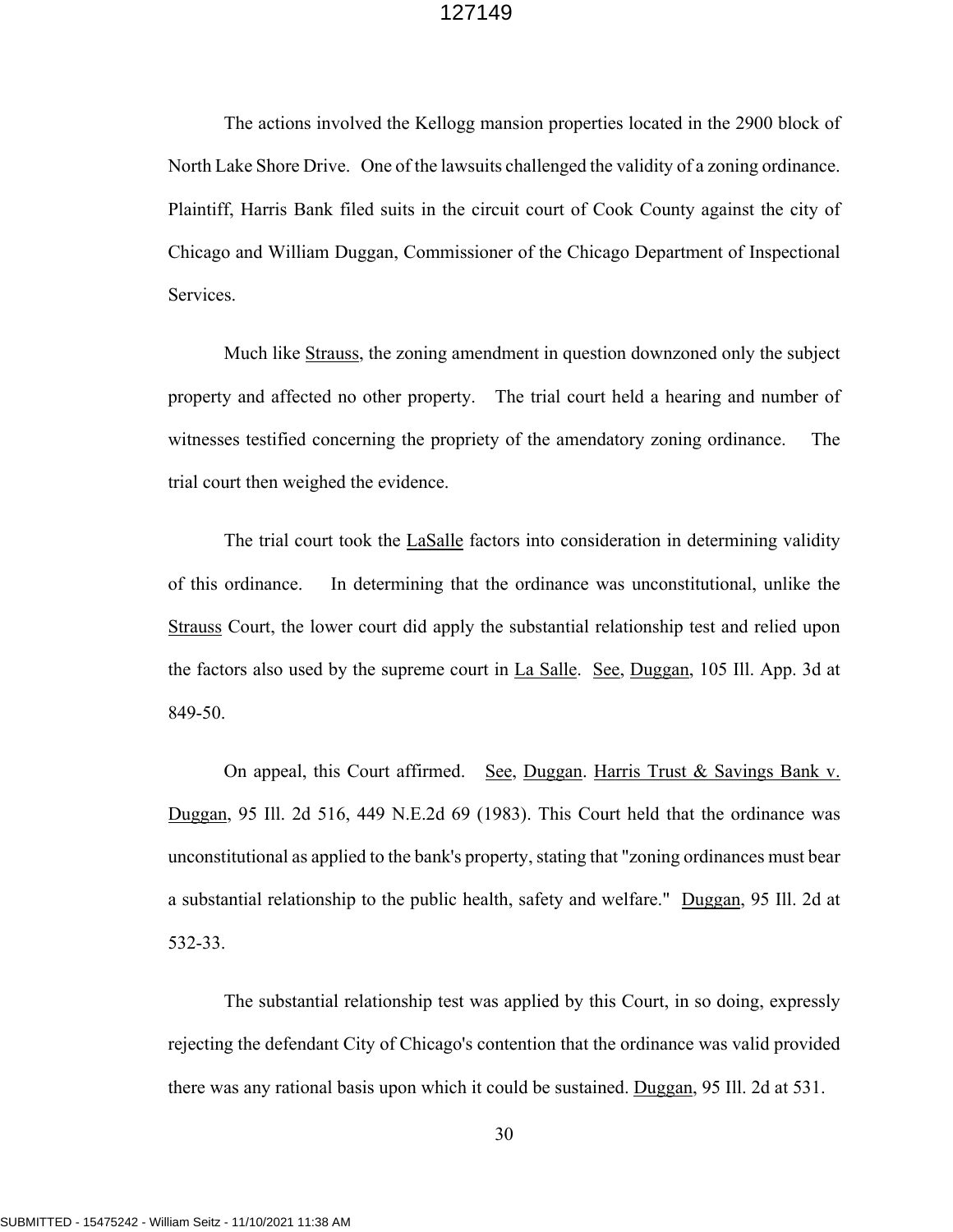## **V. Strauss is an Outlier**

In affirming the trial court's dismissal of the plaintiff's substantive due process claim, without considering the LaSalle Factors to determine whether the ordinance violates substantive due process, the Strauss Court stated:

*"¶ 41 There has been some debate about the contexts in which the La Salle/Sinclair factors are useful, including for as-applied and facial challenges to zoning ordinances."* (emphasis added).

See, Strauss, 2021 Ill. App. 191977 at  $\P$  41.

Strauss cites three cases issued after Napleton: Whipple v. Village of North Utica, 2017 IL App (3d) 150547, <u>Paul v. County of Ogle</u>, 2018 IL App (2d) 170696, Drury v. The Village of Barrington Hills, 2018 IL App (1st) 173042.

The analysis in **Strauss** is the outlier on Section 2-615 challenges to the legal sufficiency of complaints that a zoning ordinance violates substantive due process under the Illinois Constitution. See, 735 ILCS 5/2-615. The analysis in each of the three cases cited in Strauss are consistent.

In each instance, the reviewing court reversed the granting of Section 2-615 motions to dismiss on the pleadings as granted by the trial court and remanded each case back to the circuit court. In contrast to those three cases, Strauss upheld the granting of a Section 2-615 motion to dismiss.

The three cases do not diverge from the significant differences between a "*facial*" and "*as-applied*" zoning challenges as set forth in Napleton: "*as applied*" challenges to zoning ordinances involving property-specific zoning challenges are evaluated using the LaSalle Factors and "*facial*" zoning challenges are not.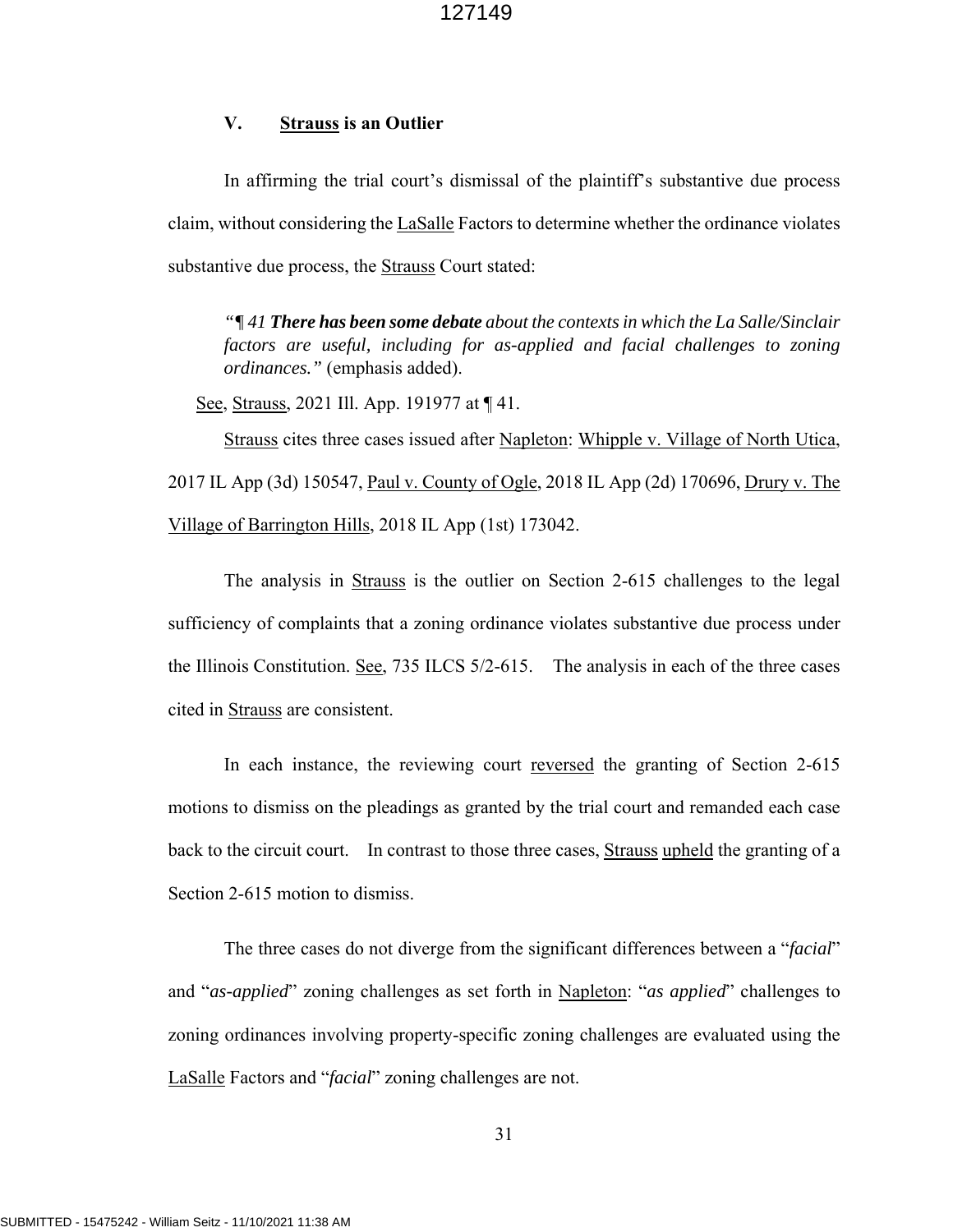The plaintiffs in all three cases were neighboring property owners, just like Amici Station Place. Each case involved local legislation passed to advantage a private property owner by changing an impermissible use and making it a permissible use. The neighbors challenged the legislation in each instance.

What follows is a summary of why they are all consistent. Had Strauss followed them, it would have similarly meant reversal of granting of the Section 2-615 motion to dismiss. To emphasize, all three cases are reversals of trial court dismissals.

 Whipple v. Village of North Utica, 2017 IL App (3d) 150547, 79 N.E.3d 667. Plaintiffs, 13 owners and possessors of neighboring land in La Salle County, filed a complaint seeking to invalidate village ordinances that allowed operation of a proposed silica sand mine adjacent to or nearby their property. ¶ 1 Whipple reversed the granting of a section 2-615 motion to dismiss and remanded for further proceedings. Id.

Paul v. County of Ogle, 2018 IL App (2d) 170696, 103 N.E.3d 585. Plaintiffs, owners of adjacent and nearby properties, filed a complaint seeking a finding that a specialuse permit granted by the county to operate a "Motor Carrier Facility" to store garbage trucks and dumpsters was unconstitutional as applied to their properties.  $\parallel$  1. Paul reversed the granting of a section 2-615 motion to dismiss and remanded. ¶ 38

In these two "neighbor" challenge cases cited by Strauss: Paul, 2018 IL App (2d) 170696 at ¶ ¶ 30-32, and Whipple, 2017 IL App (3d) 150547 at ¶ ¶ 26-33, both cases applied the LaSalle Factors in challenging an existing ordinance, as passed by a local unit of government.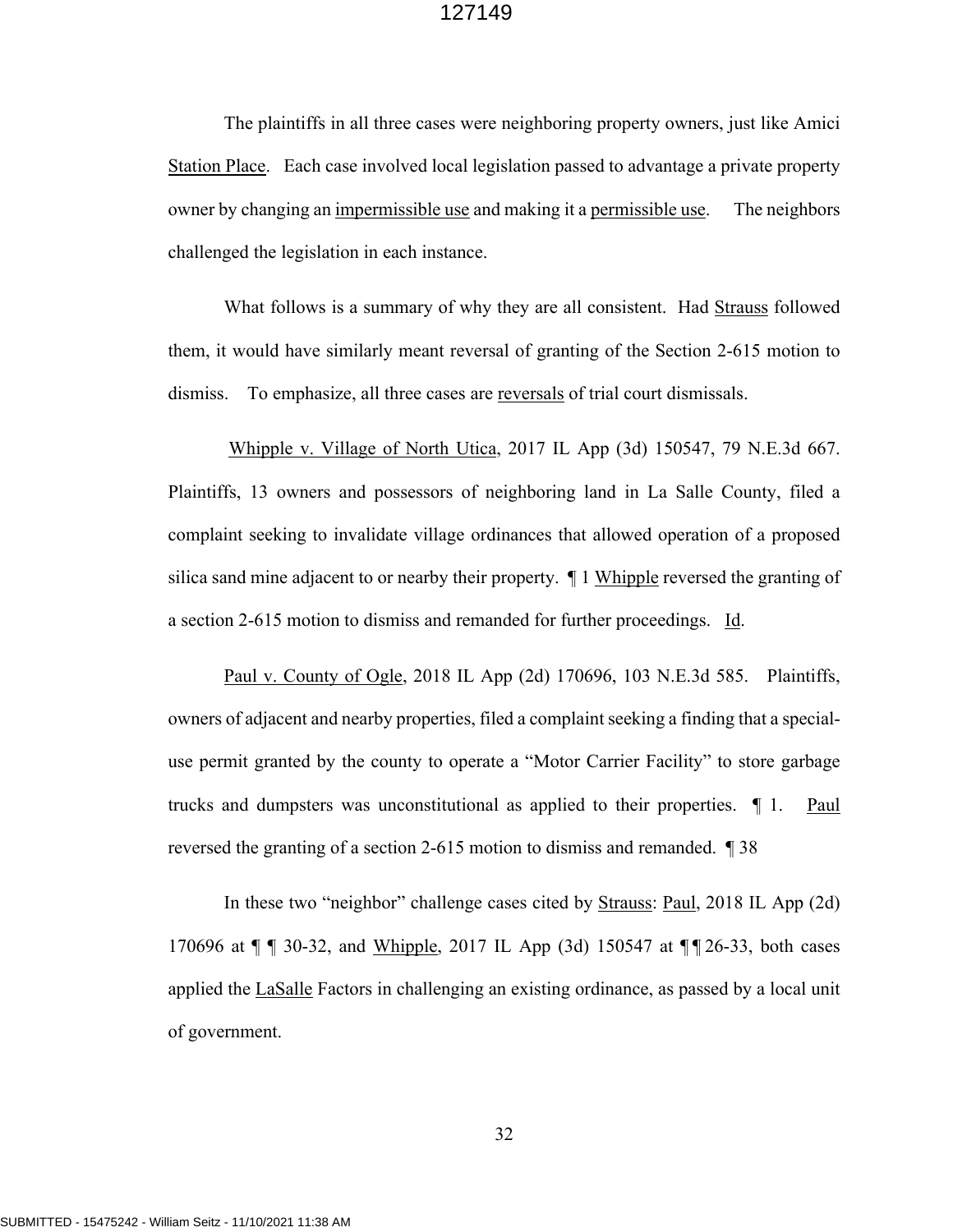The third case cited in Strauss, Drury v. Village of Barrington Hills. 2018 IL App (1st) 173042, 123 N.E.3d 31, is procedurally different. Plaintiffs, owners of adjacent and residential properties, filed a complaint in which it alleged that the Village passed an unconstitutional ordinance allowing commercial horse boarding operation on residential property within the Village.  $\P$   $\P$  5, 95. Drury reversed the dismissal of the plaintiff's substantive due process challenge via a section 2-615 motion and remanded for further proceedings.  $\P$  10,  $\P$  50.

Drury, 2018 IL App (1st) 173042, differs in that, 3 years of after the filing of the original complaint, the case had changed from its original "neighbor" and "as applied" challenge to become a constitutional challenge to a repealed zoning ordinance. In rejecting a mootness argument, the Drury Court declared Drury's challenge to be facial, "seeking a declaration that the ordinance is void *ab initio* —meaning it was void from the inception and thus was of no effect". Id. at  $\P$  57,  $\P$  $\P$  115-116.

Amici would like to point out one additional recent case, not cited in Strauss. In Sullivan v. Village of Glenview, 2020 IL App (1st) 200142, --- N.E.3d ----, the plaintiffs, neighboring homeowners, filed a complaint to invalidate a 1988 municipal ordinance that the Village asserted had already rezoned property adjacent to their homes from residential to commercial. ¶¶ 1, 10, 50. Plaintiffs filed suit in 2019, after a commercial developer applied for permits to rezone and construct commercial buildings on that property, per that 1988 ordinance. ¶ 1.

In Sullivan, the trial court had dismissed the complaint as untimely, deciding that the 90-day limitations period to challenge a rezoning ordinance as set forth in Public Act 94-1027 was applicable.  $\P$  1, 17. See, 65 ILCS 5/11-13-25. Sullivan reversed this trial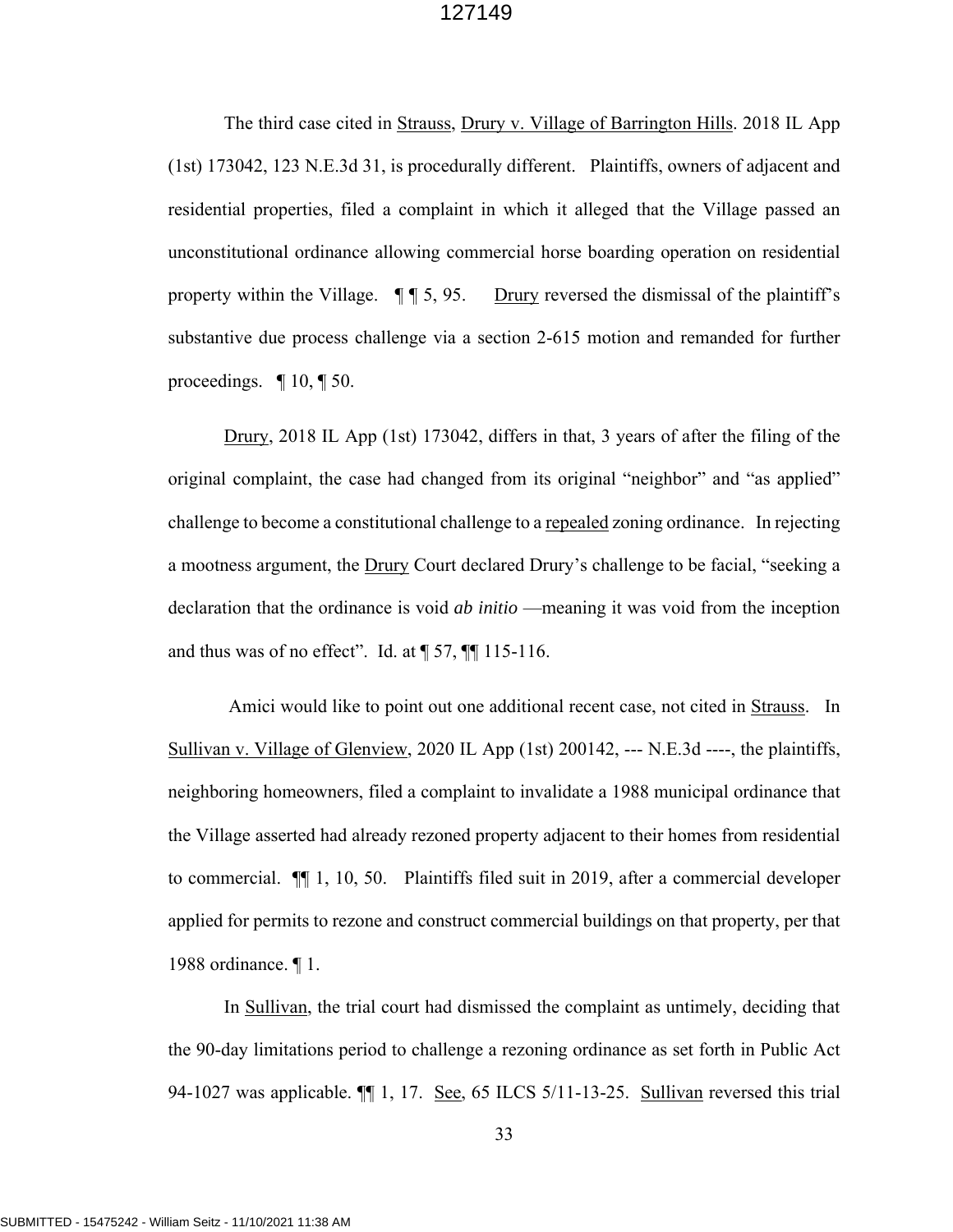court's dismissal on limitations grounds under section 2-619(a)(5) of the Code of Civil Procedure, on the basis that that limitation provision was inapplicable (no rezoning "decision" had occurred in 1988) and remanded.  $\parallel$  2. <u>See</u>, 735 ILCS 5/2-619(a)(5).

Strauss, a property owner, and the 4 recent "neighbor challenge" cases cited above share a common denominator: the necessity of the court system as being available to protect them against a local government.

The court system was there for every plaintiff but Strauss.

Its mere availability is a check on local government overreach. If the City of Chicago or any other municipality does not believe that there is judicial review of its ordinances, then you end up with Strauss.

While Strauss references "some debate", the body of case law here has been consistent. Strauss, 2021 Ill. App. 191977 at ¶ 41. Strauss is the outlier here, even among the cases it cites.

#### **CONCLUSION**

In Strauss, the plaintiff is challenging the constitutionality of a zoning ordinance as applied to a particular parcel of property. Should the appellate court ruling be affirmed, under the "rational basis" standard of review, as posited by Strauss, no plaintiff can get past the pleading stage for stating a claim upon which relief can be granted.

By treating "as-applied" and "facial" challenges to zoning ordinances as the same, under the analysis as set forth in Strauss, no complaint would ever be considered legally sufficient. No plaintiff would get past a section 2-615 motion to dismiss filed by a local government.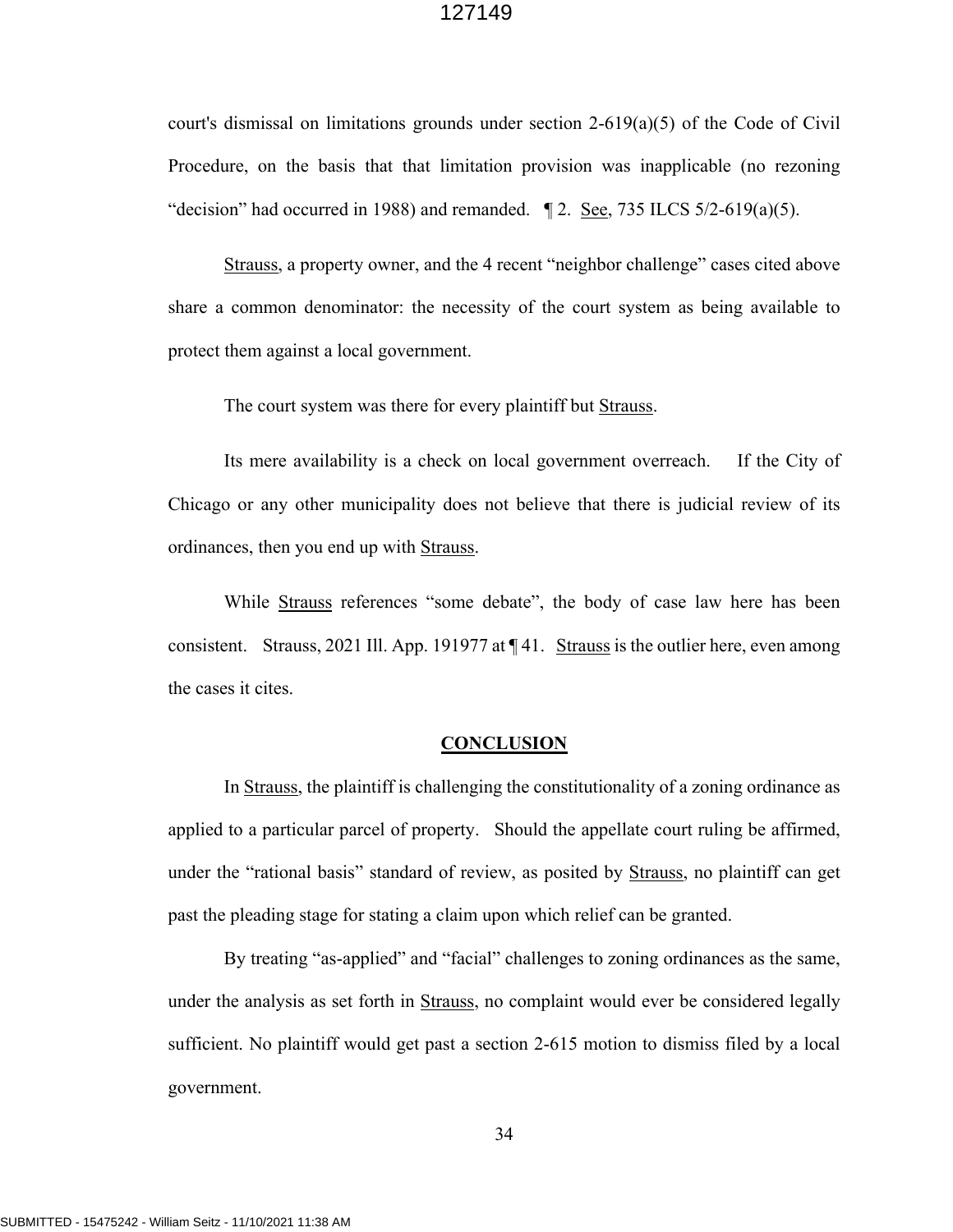As the complaint would have already been dismissed, an "as-applied" challenge using the LaSalle Factors would never be reached.

At the pleading stage, as a matter of law, even if there are numerous allegations in the complaint, a local government can get out of a challenge to an ordinance by getting it dismissed without being required to offering an official justification for it (i.e., without answering the complaint).

If a local government believes that there will be no court oversight (if they believe a lawsuit would be dismissed), the local government officials will feel empowered to fill the vacuum and do whatever they want. This empowers bad government.

The loss of judicial oversight would be a significant loss to the property owners who rely upon the court system for independent protection. For nearly 65 years, Courts in this State have considered and weighed this evidence specific to a particular parcel of property in reviewing the validity of a zoning ordinance in an as-applied challenges.

The LaSalle Factors focus upon the specific effect of the challenged ordinance upon a particular parcel of property. These factors are objective and workable. The "*LaSalle Factors*" are intended to be an objective analysis by a trier of fact.

In finding the complaint legally insufficient, Strauss fails to follow that precedent. The La Salle factors expressly focus upon the specific effect of the challenged ordinance upon a particular parcel of property. The plaintiff in Strauss deserves judicial review and was erroneously dismissed.

If affirmed, Strauss would replace that settled law with a "rational basis" test that is entirely subjective, whereby a law will be upheld if there is "any conceivable basis for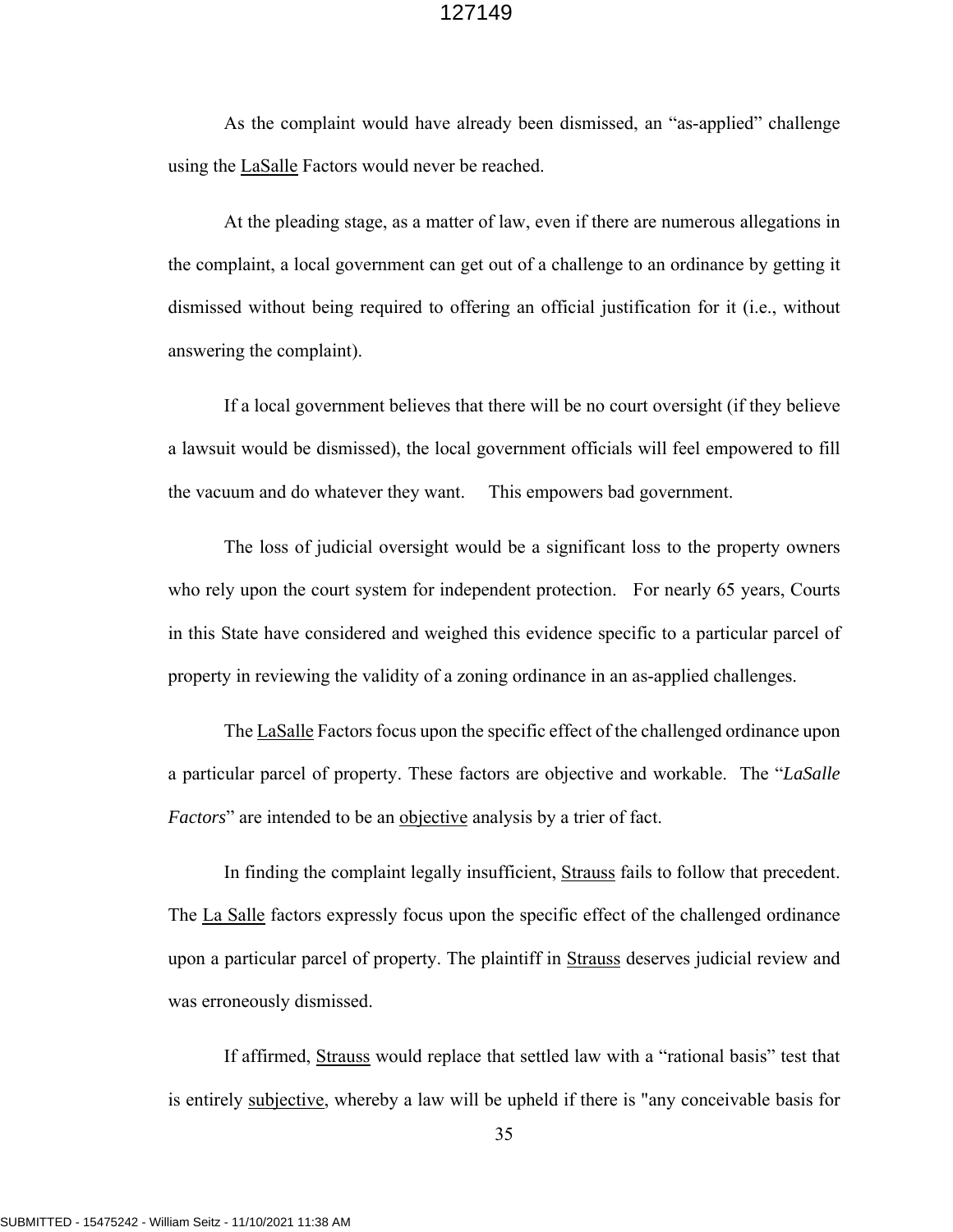finding a rational relationship." The court may hypothesize reasons for legislation, even if the reasoning advanced did not motivate the legislative action.

 The result of affirmance is no judicial remedy to claim that a zoning ordinance violates substantive due process under the Illinois Constitution. This would occur despite a clear right to judicial review of such decisions, set forth in Public Act 94-1027.

If this Court reverses Strauss, local governments that enact zoning ordinances will be answerable to courts. Plaintiffs like Strauss will be able to make a substantive due process claim and prove their case via LaSalle Factors. Checks and balances would be restored.

For those reasons, Station Place respectfully requests that this Court reverse the judgment of the Appellate Court in this matter and award the Plaintiff-Appellant their requested relief.

> **The Law Offices of William J. Seitz, LLC** William J. Seitz (#6194045) 155 N. Michigan Avenue, Suite 211 Chicago, Illinois 60601 (312) 729-5191 williamjseitzatty1@gmail.com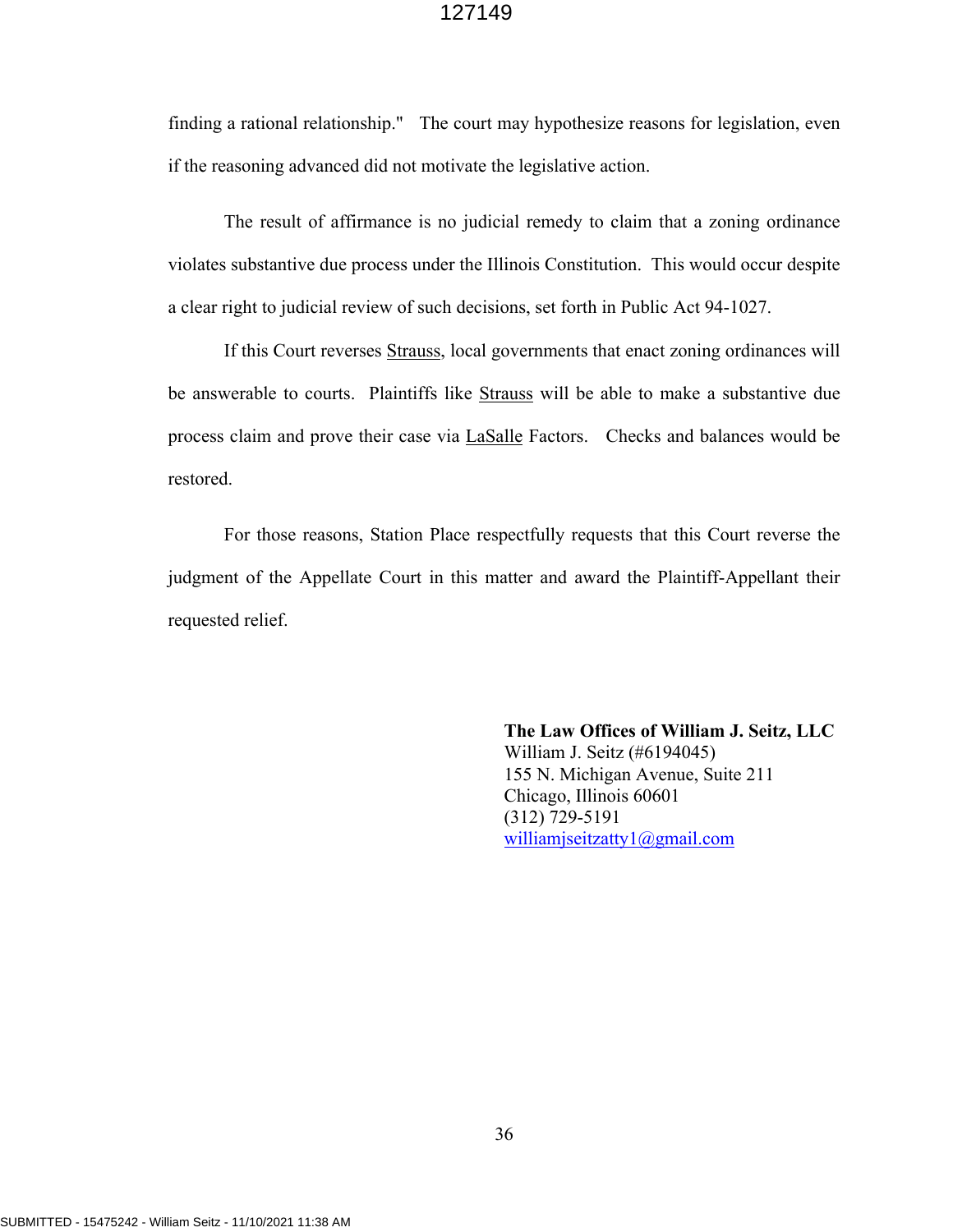No. 127149

## **IN THE SUPREME COURT OF ILLINOIS**

| BRIAN J. STRAUSS, individually and d/b/a 1572<br>North Milwaukee Avenue Building Corporation | Appeal from the Illinois Appellate<br>Court, First District, No. 1-19-1977                                                                        |
|----------------------------------------------------------------------------------------------|---------------------------------------------------------------------------------------------------------------------------------------------------|
| Plaintiff-Appellant,<br>v.<br>CITY OF CHICAGO,                                               | There heard on appeal from the Circuit<br>Court of Cook County, Chancery<br>Division, No. 2018-CH-00256,<br>Hon. David B. Atkins, Judge Presiding |
| Defendant-Appellee.                                                                          |                                                                                                                                                   |

## **CERTIFICATE OF COMPLIANCE**

 I certify that this brief conforms to the requirements of Rules 341(a) and (b). The length of this brief, excluding the pages or words contained in the Rule 341(d) cover, the Rule 341(h)(1) table of contents and statement of points and authorities, the Rule 341(c) certificate of compliance, the certificate of service, and those matters to be appended to the brief under Rule 342(a), is 36 pages.

> */s/ William J. Seitz*  William J. Seitz The Law Offices of William J. Seitz, LLC 155 North Michigan Avenue, Suite 211 Chicago, IL 60601-7986 (312) 729-5191 williamjseitzatty1@gmail.com